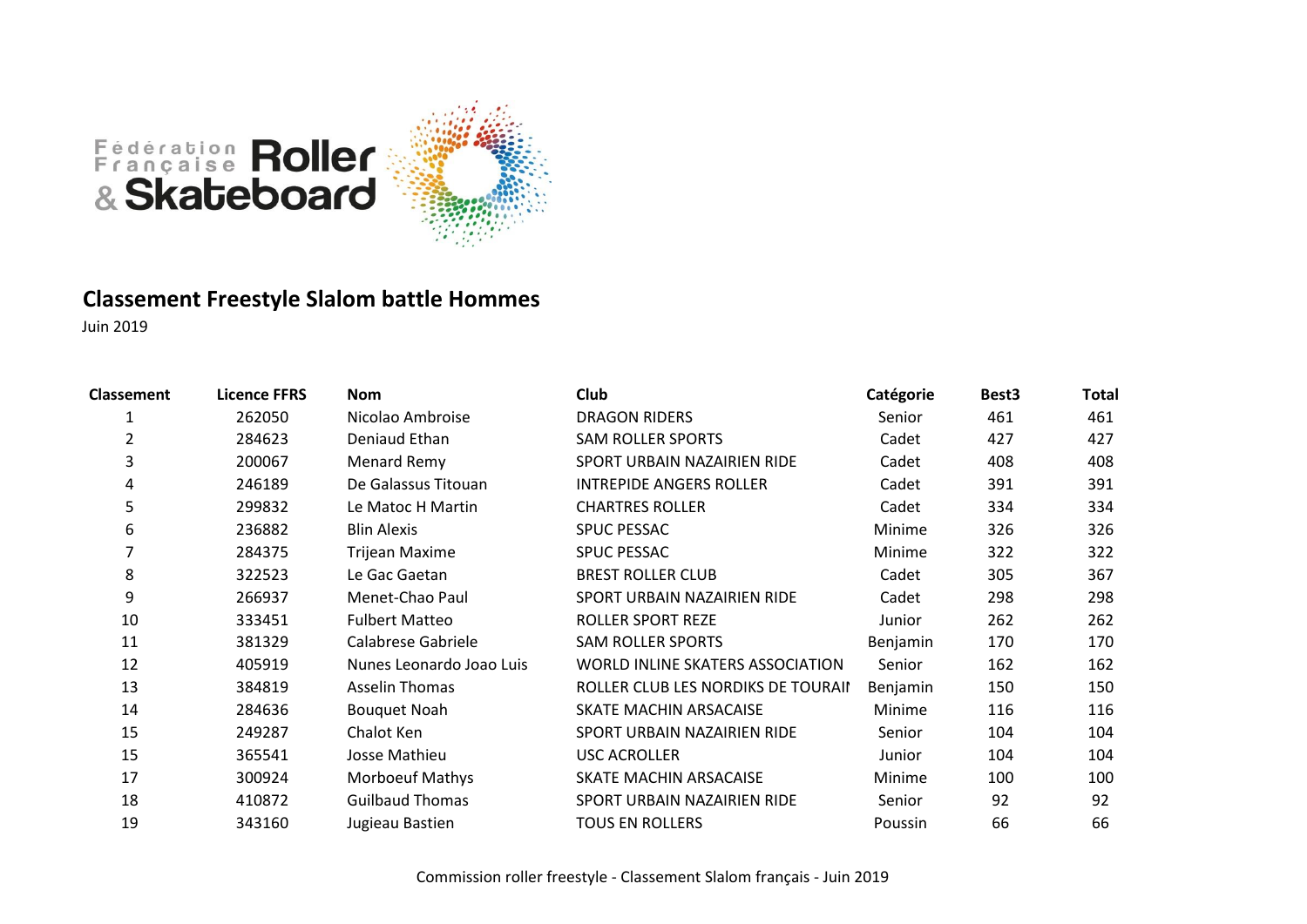| -20 | 290205 | Dubreuil Maxime | TOUS EN ROLLERS         | Senior          | 62 | 62 |
|-----|--------|-----------------|-------------------------|-----------------|----|----|
| 21  | 439033 | Goutteux Arthur | BREST ROLLER CLUB       | <b>Beniamin</b> | 58 | 58 |
| 22  | 304917 | Menes Gaetan    | PATIN CLUB PLABENNECOIS | <b>Benjamin</b> | 52 | 52 |
| 22  | 368312 | Lejeau Mathys   | ROLLER SKATING ALESIEN  | Minime          | 52 | 52 |
| 24  | 111658 | Penlann Hugo    | ROLLER CLUB ROSCOFF     | Senior          | 50 | 50 |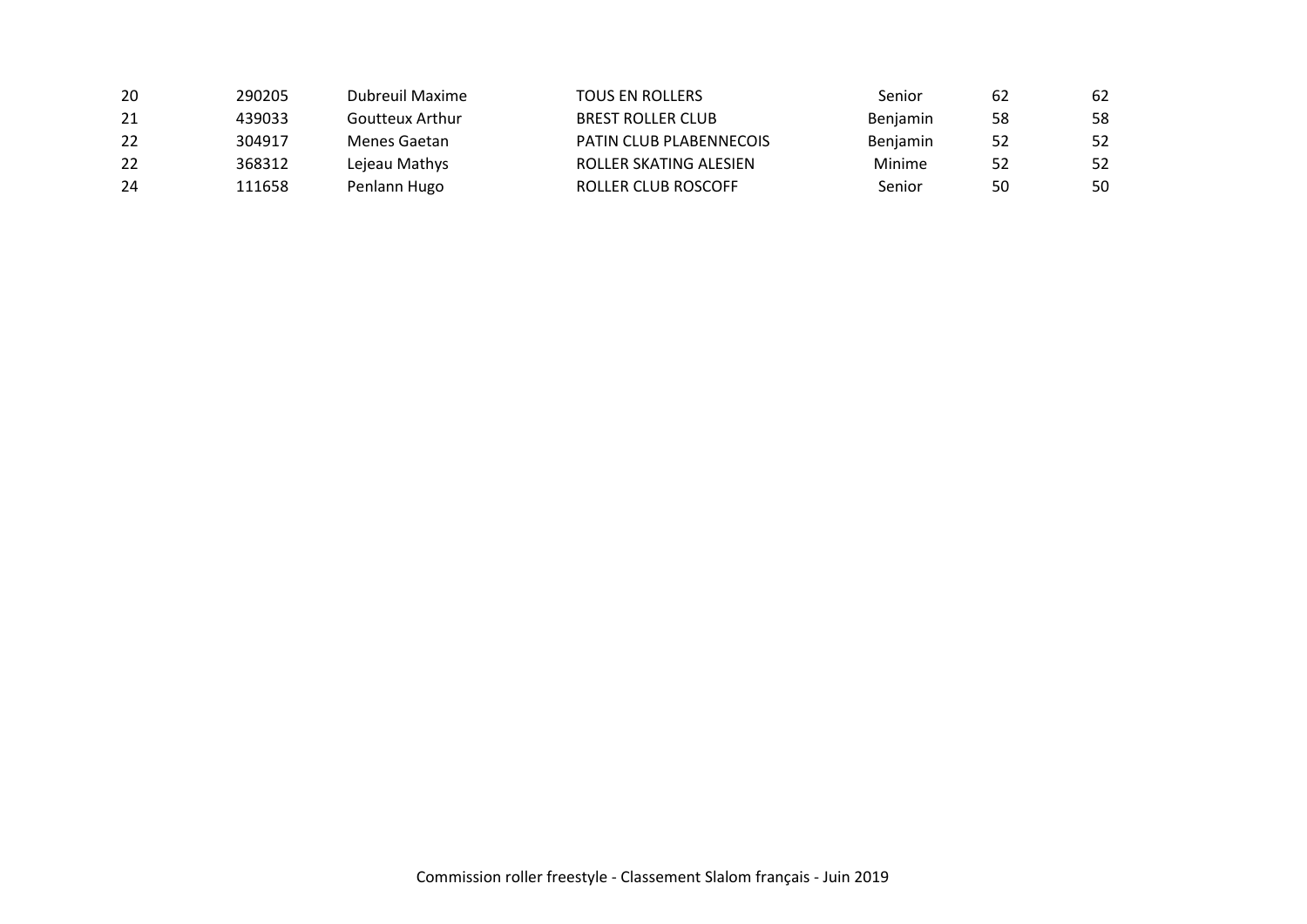

### **Classement Freestyle Slalom battle Femmes**

| <b>Classement</b> | <b>Licence FFRS</b> | <b>Nom</b>              | Club                                | Catégorie       | Best <sub>3</sub> | Total |
|-------------------|---------------------|-------------------------|-------------------------------------|-----------------|-------------------|-------|
|                   | 347139              | Landrin Zoe             | SPORT URBAIN NAZAIRIEN RIDE         | Minime          | 500               | 500   |
| $\overline{2}$    | 384838              | Vaudeville Ondet Jeanne | <b>EVRETZ</b>                       | Benjamin        | 440               | 604   |
| 3                 | 311564              | Langevin Isaline        | SPORT URBAIN NAZAIRIEN RIDE         | Minime          | 331               | 401   |
| 4                 | 287377              | <b>Blin Lisa</b>        | <b>SPUC PESSAC</b>                  | Benjamin        | 298               | 298   |
| 5                 | 299891              | Hernandez Laurine       | <b>BREST ROLLER CLUB</b>            | Cadet           | 290               | 290   |
| 6                 | 196500              | Granjon Zoe             | <b>SAM ROLLER SPORTS</b>            | Senior          | 274               | 274   |
|                   | 320650              | Lecomte Marie           | <b>BREST ROLLER CLUB</b>            | Benjamin        | 240               | 240   |
| 8                 | 325978              | Soubigou Loann          | <b>DRAGON RIDERS</b>                | Minime          | 209               | 209   |
| 9                 | 320661              | De Voort Albane         | ROLLER CLUB LES NORDIKS DE TOURAINE | Benjamin        | 182               | 182   |
| 10                | 320660              | De Voort Margaux        | ROLLER CLUB LES NORDIKS DE TOURAINE | Benjamin        | 178               | 178   |
| 11                | 292454              | Perrot Lucie            | ALLIANCE GLISSE DE FRANCHE COMTE    | Cadet           | 174               | 174   |
| 11                | 208741              | <b>Bouquet Alix</b>     | <b>MERIGNAC ROLLER SPORTS</b>       | Junior          | 174               | 174   |
| 13                | 328112              | Canterranne Louna       | ROLLER CLUB LES NORDIKS DE TOURAINE | <b>Benjamin</b> | 158               | 158   |
| 14                | 358443              | Jimenez Olga            | ROLLER CLUB LES NORDIKS DE TOURAINE | Benjamin        | 156               | 156   |
| 15                | 252270              | <b>Amiand Sephora</b>   | <b>DRAGON RIDERS</b>                | Minime          | 154               | 154   |
| 16                | 327626              | Jalabert Annaee         | ROLLER CLUB LES NORDIKS DE TOURAINE | Poussin         | 140               | 140   |
| 16                | 390938              | <b>Fleurant Maelle</b>  | ROLLER CLUB LES NORDIKS DE TOURAINE | Poussin         | 140               | 140   |
| 18                | 378873              | Bernela Julie           | ROLLER CLUB DE PORNICHET            | Minime          | 132               | 132   |
| 19                | 269764              | Castanheira Aude        | SKATE MACHIN ARSACAISE              | Cadet           | 124               | 124   |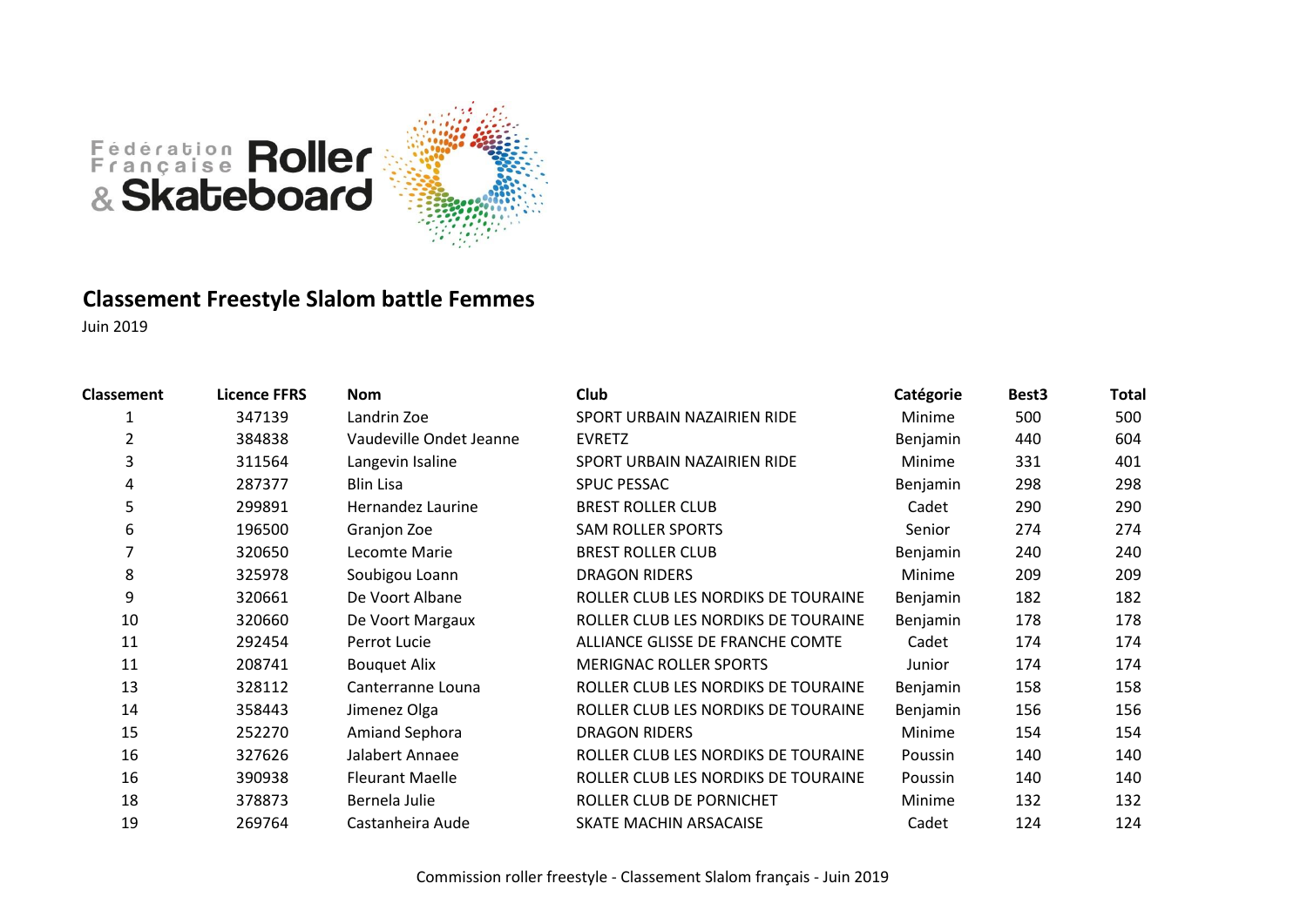| 20 | 302836 | <b>Bellavoir Alexiane</b> | ROLLER CLUB DE PORNICHET            | Senior   | 122 | 122 |
|----|--------|---------------------------|-------------------------------------|----------|-----|-----|
| 21 | 322545 | Le Gac Margaux            | <b>BREST ROLLER CLUB</b>            | Benjamin | 116 | 116 |
| 22 | 210361 | <b>Rocher Mathilde</b>    | ROLLER CLUB DE PORNICHET            | Junior   | 114 | 114 |
| 23 | 426017 | Wisznewski Alicia         | <b>DRAGON RIDERS</b>                | Benjamin | 88  | 88  |
| 23 | 259804 | Delalande Lila            | ROLLER CLUB LES NORDIKS DE TOURAINE | Cadet    | 88  | 88  |
| 25 | 365077 | <b>Riffaut Camille</b>    | ROLLER CLUB DE PORNICHET            | Cadet    | 70  | 70  |
| 25 | 314755 | <b>Babin Aurore</b>       | ROLLER CLUB DE PORNICHET            | Cadet    | 70  | 70  |
| 27 | 367604 | Roger Tessa               | <b>GRAVES ROLLER</b>                | Cadet    | 58  | 58  |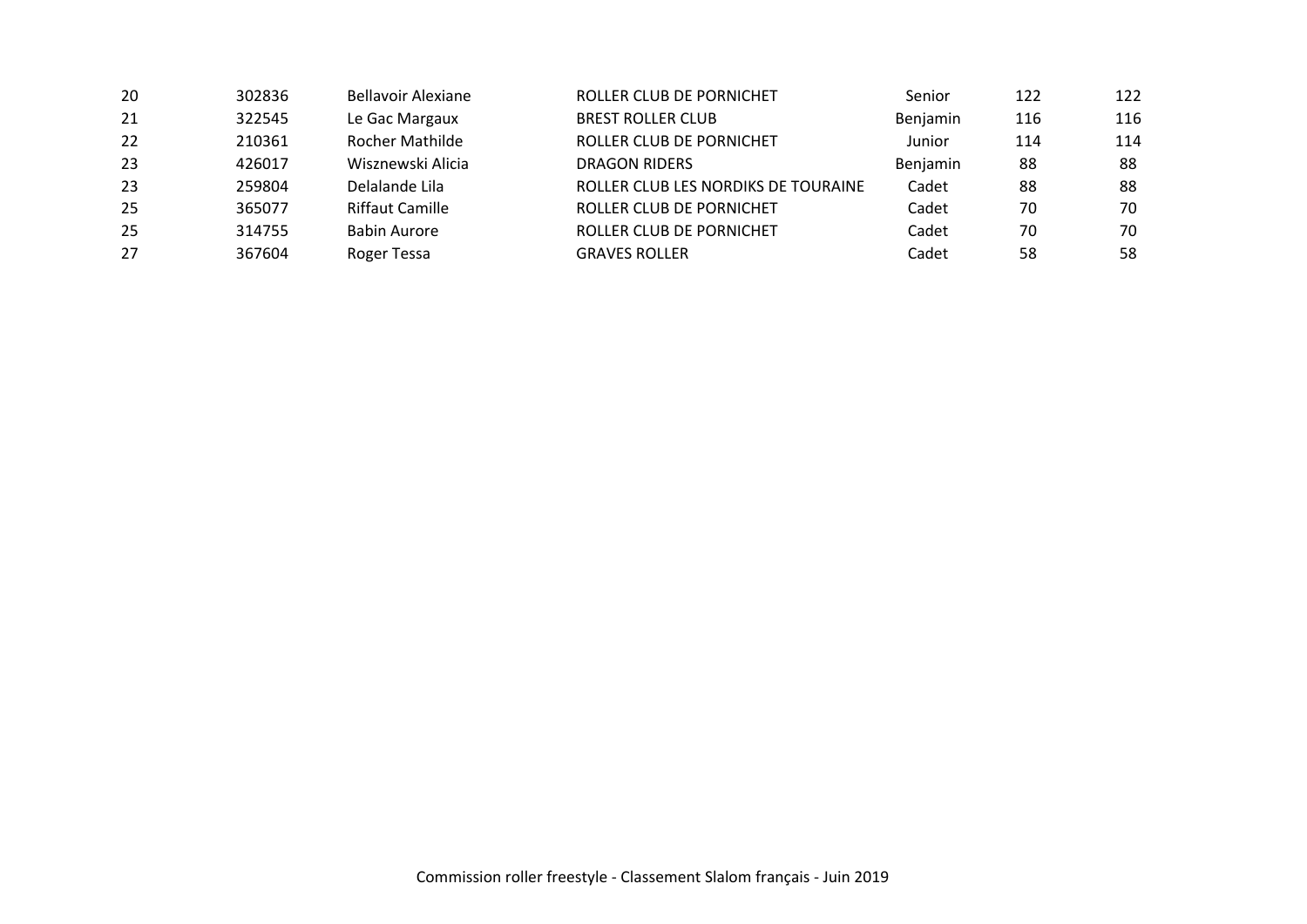

### **Classement Freestyle Slalom classic hommes**

| <b>Classement</b> | <b>Licence FFRS</b> | <b>Nom</b>           | Club                               | Catégorie       | Best <sub>3</sub> | Total |
|-------------------|---------------------|----------------------|------------------------------------|-----------------|-------------------|-------|
| 1                 | 350493              | Didier Martin        | ROLLER DOLE TAVAUX                 | Poussin         | 187               | 187   |
| 2                 | 350492              | <b>Didier Clovis</b> | ROLLER DOLE TAVAUX                 | Poussin         | 147               | 147   |
| 3                 | 359972              | <b>Flores Lucas</b>  | LUNEL ROLLER ET PATINAGE ARTISTIQU | Poussin         | 66                | 66    |
| 4                 | 409232              | <b>Bardou Theo</b>   | <b>USC ACROLLER</b>                | Poussin         | 58                | 58    |
| <b>Classement</b> | <b>Licence FFRS</b> | <b>Nom</b>           | Club                               | Catégorie       | Best <sub>3</sub> | Total |
| 1                 | 384819              | Asselin Thomas       | ROLLER CLUB LES NORDIKS DE TOURAII | <b>Benjamin</b> | 124               | 124   |
| $\overline{2}$    | 343704              | Lefebvre Romain      | <b>USC ACROLLER</b>                | Benjamin        | 70                | 70    |
| <b>Classement</b> | <b>Licence FFRS</b> | <b>Nom</b>           | <b>Club</b>                        | Catégorie       | Best <sub>3</sub> | Total |
| 1                 | 326686              | <b>Boissy Hugo</b>   | LYON ROLLER METROPOLE              | Minime          | 166               | 166   |
|                   | 236882              | <b>Blin Alexis</b>   | <b>SPUC PESSAC</b>                 | Minime          | 166               | 166   |
| 3                 | 347862              | Reignier Lenny       | ROLLER SKATING BRESSUIRAIS         | Minime          | 129               | 129   |
| 4                 | 322109              | Jacquet Thomas       | ROLLER DOLE TAVAUX                 | Minime          | 124               | 124   |
| 5                 | 347857              | Dufour Sylvain       | ROLLER SKATING BRESSUIRAIS         | Minime          | 116               | 116   |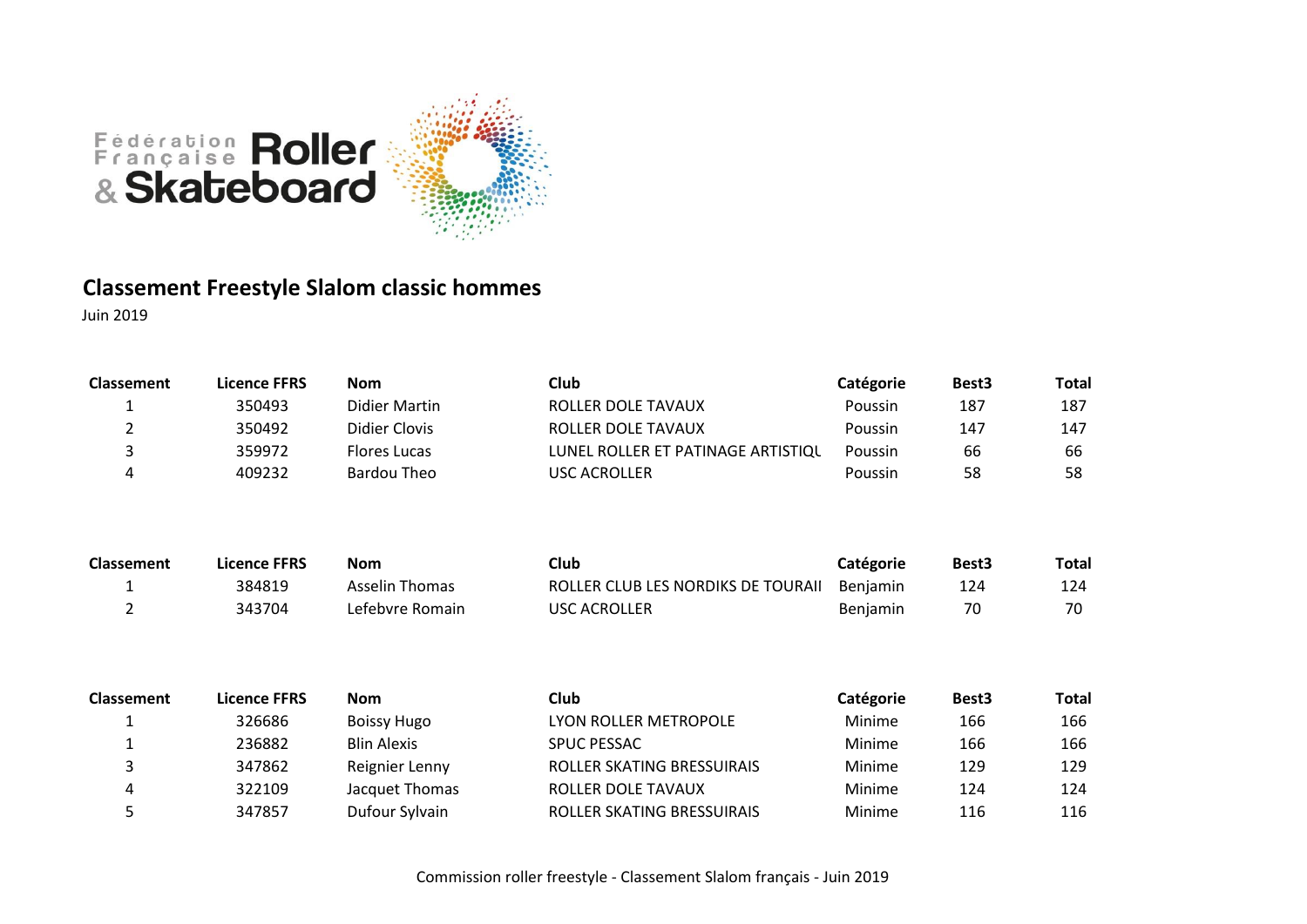|   | 284375 | Triiean Maxime      | <b>SPUC PESSAC</b>     | Minime | 87 | 87 |
|---|--------|---------------------|------------------------|--------|----|----|
|   | 304631 | Vadant Bastien      | ROLLER DOLE TAVAUX     | Minime |    |    |
| 8 | 284636 | <b>Bouguet Noah</b> | SKATE MACHIN ARSACAISE | Minime | 66 | 66 |
| q | 368312 | Lejeau Mathys       | ROLLER SKATING ALESIEN | Minime | 46 | 46 |

| <b>Classement</b> | <b>Licence FFRS</b> | <b>Nom</b>               | Club                               | Catégorie | Best3 | <b>Total</b> |
|-------------------|---------------------|--------------------------|------------------------------------|-----------|-------|--------------|
| 1                 | 24734               | Vu Van Kha Vincent       | ALLIANCE GLISSE DE FRANCHE COMTE   | Senior    | 200   | 345          |
| 2                 | 246189              | De Galassus Titouan      | <b>INTREPIDE ANGERS ROLLER</b>     | Cadet     | 200   | 200          |
| 3                 | 200067              | Menard Remy              | SPORT URBAIN NAZAIRIEN RIDE        | Cadet     | 164   | 164          |
| 4                 | 299832              | Le Matoc H Martin        | <b>CHARTRES ROLLER</b>             | Cadet     | 147   | 147          |
| 5                 | 266937              | Menet-Chao Paul          | SPORT URBAIN NAZAIRIEN RIDE        | Cadet     | 128   | 128          |
| 6                 | 365541              | Josse Mathieu            | <b>USC ACROLLER</b>                | Junior    | 124   | 124          |
| 7                 | 249287              | Chalot Ken               | SPORT URBAIN NAZAIRIEN RIDE        | Senior    | 120   | 120          |
|                   | 351136              | Legrand Thibaud          | ROLLER DOLE TAVAUX                 | Junior    | 120   | 120          |
| 9                 | 322523              | Le Gac Gaetan            | <b>BREST ROLLER CLUB</b>           | Cadet     | 112   | 112          |
| 10                | 268264              | Jankowski Emmanuel       | <b>MAGLISS XS</b>                  | Senior    | 102   | 102          |
| 11                | 456708              | Maruejouls Jérôme        | LUNEL ROLLER ET PATINAGE ARTISTIQU | Senior    | 87    | 87           |
| 11                | 262050              | Nicolao Ambroise         | DRAGON RIDERS                      | Senior    | 87    | 87           |
| 11                | 342112              | Grosjean Paul            | ALLIANCE GLISSE DE FRANCHE COMTE   | Junior    | 87    | 87           |
| 14                | 198834              | Rabehasaina Landy        | ALLIANCE GLISSE DE FRANCHE COMTE   | Senior    | 77    | 77           |
| 15                | 247863              | <b>Audenot Samuel</b>    | ALLIANCE GLISSE DE FRANCHE COMTE   | Senior    | 70    | 70           |
| 15                | 284623              | Deniaud Ethan            | <b>SAM ROLLER SPORTS</b>           | Cadet     | 70    | 70           |
| 15                | 195249              | Peglion Hugues           | ROULEZ ROSE                        | Senior    | 70    | 70           |
| 18                | 424789              | Annonay Claude           | LYON ROLLER METROPOLE              | Senior    | 66    | 66           |
| 19                | 226246              | Prezeau Benoit           | <b>LES SAUTERELLES</b>             | Cadet     | 52    | 52           |
| 20                | 333451              | <b>Fulbert Matteo</b>    | ROLLER SPORT REZE                  | Junior    | 50    | 50           |
| 21                | 410872              | <b>Guilbaud Thomas</b>   | SPORT URBAIN NAZAIRIEN RIDE        | Senior    | 48    | 48           |
| 22                | 405919              | Nunes Leonardo Joao Luis | WORLD INLINE SKATERS ASSOCIATION   | Senior    | 44    | 44           |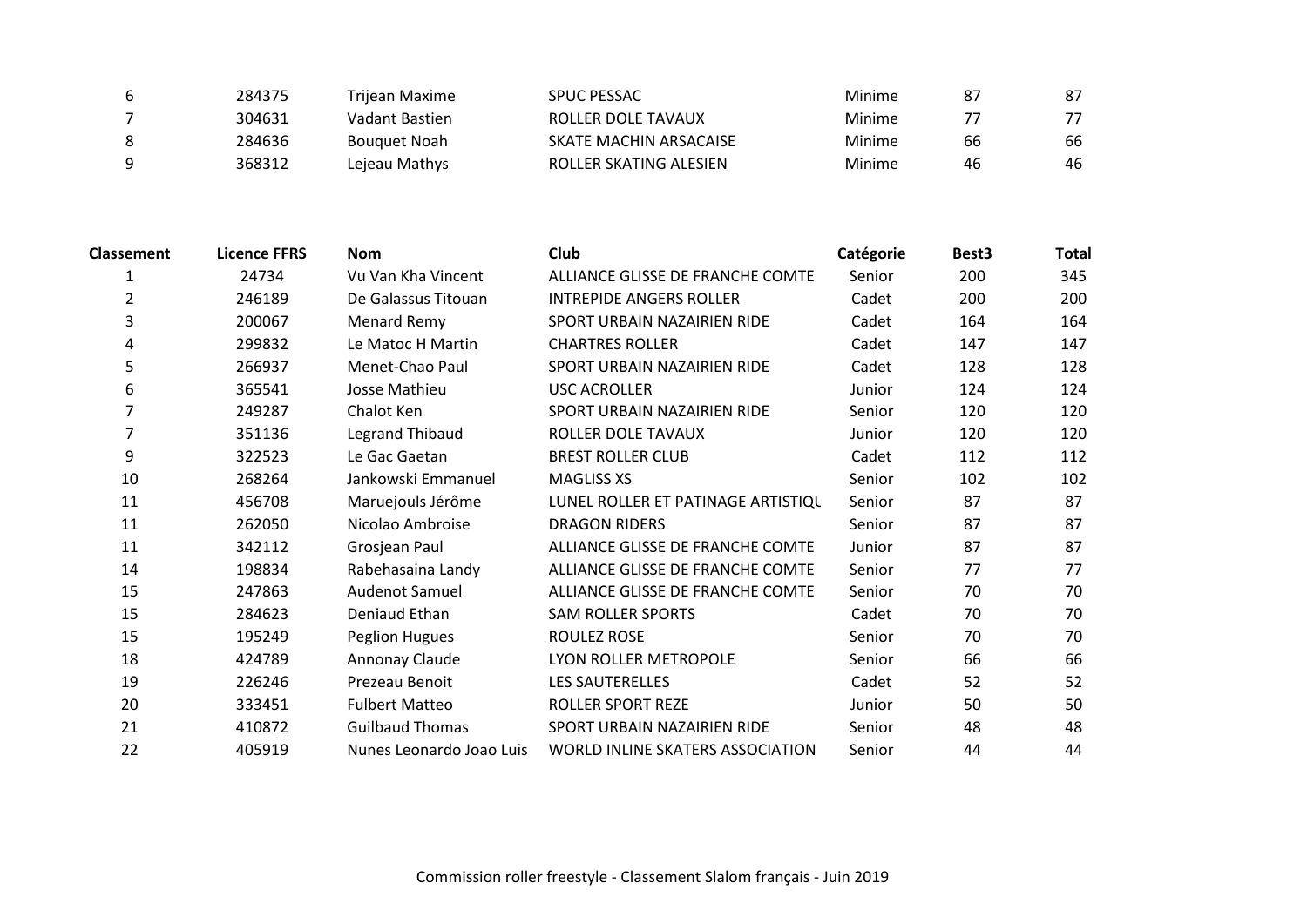

# **Classement Freestyle Slalom classic femmes**

| <b>Classement</b> | Licence FFRS | <b>Nom</b>             | Club                               | Catégorie | Best <sub>3</sub> | <b>Total</b> |
|-------------------|--------------|------------------------|------------------------------------|-----------|-------------------|--------------|
|                   | 360056       | <b>Boissy Manon</b>    | LYON ROLLER METROPOLE              | Mini      | 157               | 157          |
|                   | 422032       | Amiotte-Suchet Laura   | ROLLER DOLE TAVAUX                 | Poussine  | 143               | 143          |
|                   | 351131       | Jacquet Zoe            | ROLLER DOLE TAVAUX                 | Poussine  | 136               | 136          |
| 4                 | 427509       | Prot Emmie             | ROLLER DOLE TAVAUX                 | Mini      | 124               | 124          |
| 4                 | 327626       | Jalabert Annaee        | ROLLER CLUB LES NORDIKS DE TOURAII | Poussine  | 124               | 124          |
| 6                 | 390938       | <b>Fleurant Maelle</b> | ROLLER CLUB LES NORDIKS DE TOURAII | Poussine  | 114               | 114          |
|                   | 304630       | Vadant Emma            | ROLLER DOLE TAVAUX                 | Poussine  | 87                | -87          |
|                   | 392556       | <b>Beltran Nora</b>    | <b>USC ACROLLER</b>                | Poussine  | 66                | 66           |

| <b>Classement</b> | <b>Licence FFRS</b> | <b>Nom</b>              | <b>Club</b>                        | Catégorie | Best <sub>3</sub> | <b>Total</b> |
|-------------------|---------------------|-------------------------|------------------------------------|-----------|-------------------|--------------|
|                   | 384838              | Vaudeville Ondet Jeanne | <b>EVRETZ</b>                      | Benjamine | 187               | 187          |
|                   | 320661              | De Voort Albane         | ROLLER CLUB LES NORDIKS DE TOURAII | Benjamine | 187               | 187          |
|                   | 287377              | <b>Blin Lisa</b>        | <b>SPUC PESSAC</b>                 | Benjamine | 170               | 170          |
| 4                 | 320660              | De Voort Margaux        | ROLLER CLUB LES NORDIKS DE TOURAII | Benjamine | 143               | 143          |
|                   | 328112              | Canterranne Louna       | ROLLER CLUB LES NORDIKS DE TOURAII | Benjamine | 132               | 132          |
| 6                 | 358443              | Jimenez Olga            | ROLLER CLUB LES NORDIKS DE TOURAII | Benjamine | 112               | 112          |
|                   | 341469              | Pauchet Flavie          | LUNEL ROLLER ET PATINAGE ARTISTIQU | Benjamine | 100               | 100          |
| 8                 | 419811              | Masson Alycia           | <b>USC ACROLLER</b>                | Benjamine | 87                | 87           |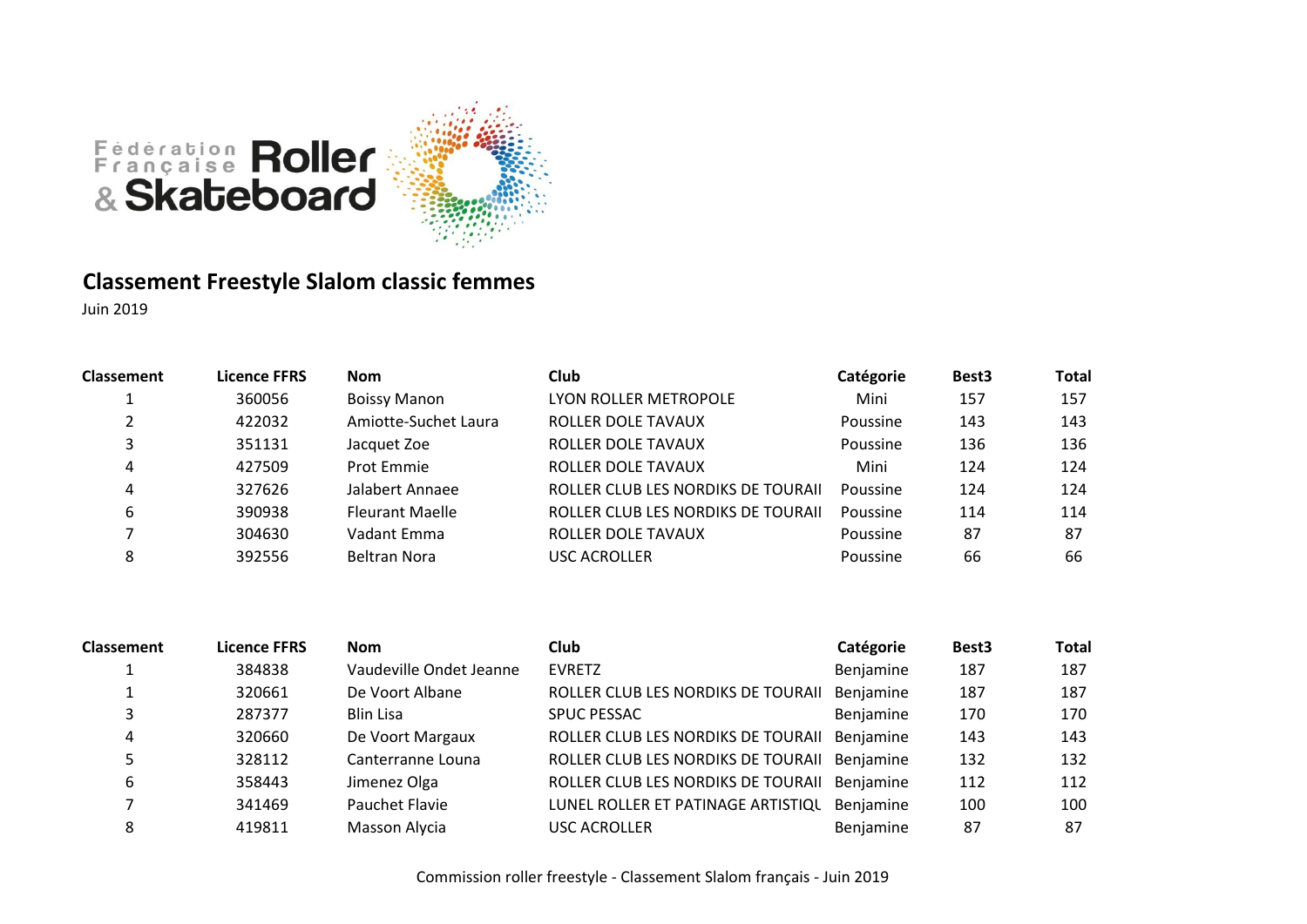|    | 361849 | Lainser Fanny      | USC ACROLLER             | Benjamine | 77 | 77 |
|----|--------|--------------------|--------------------------|-----------|----|----|
|    | 320650 | Lecomte Marie      | <b>BREST ROLLER CLUB</b> | Benjamine | 77 | 77 |
| 11 | 363494 | Chevallier Estelle | USC ACROLLER             | Benjamine | 62 | 62 |
| 12 | 369376 | Cortinas Elena     | USC ACROLLER             | Benjamine | 54 | 54 |
| 13 | 410716 | Voitout Melanie    | USO ROLLER ACCRO         | Benjamine | 52 | 52 |

| <b>Classement</b> | <b>Licence FFRS</b> | <b>Nom</b>            | Club                               | Catégorie | Best <sub>3</sub> | <b>Total</b> |
|-------------------|---------------------|-----------------------|------------------------------------|-----------|-------------------|--------------|
|                   | 347139              | Landrin Zoe           | SPORT URBAIN NAZAIRIEN RIDE        | Minime    | 200               | 200          |
|                   | 326420              | Vincent Ambre         | LUNEL ROLLER ET PATINAGE ARTISTIQU | Minime    | 187               | 187          |
|                   | 311564              | Langevin Isaline      | SPORT URBAIN NAZAIRIEN RIDE        | Minime    | 157               | 157          |
| 4                 | 352812              | Panel Jeanne          | ALLIANCE GLISSE DE FRANCHE COMTE   | Minime    | 154               | 206          |
|                   | 325978              | Soubigou Loann        | <b>DRAGON RIDERS</b>               | Minime    | 154               | 154          |
| 6                 | 399621              | Amiotte-Suchet Jeanne | <b>ROLLER DOLE TAVAUX</b>          | Minime    | 153               | 153          |
|                   | 317086              | Barbier Jeanne        | ALLIANCE GLISSE DE FRANCHE COMTE   | Minime    | 124               | 124          |
| 8                 | 424528              | Legrand Amandine      | <b>ROLLER DOLE TAVAUX</b>          | Minime    | 116               | 116          |
| 9                 | 252270              | <b>Amiand Sephora</b> | <b>DRAGON RIDERS</b>               | Minime    | 87                | 87           |
| 10                | 346492              | <b>Falson Emma</b>    | <b>USC ACROLLER</b>                | Minime    | 77                | 77           |
| 11                | 322112              | Favrel Cleo           | <b>ROLLER DOLE TAVAUX</b>          | Minime    | 62                | 62           |

| Classement | <b>Licence FFRS</b> | <b>Nom</b>                | Club                               | Catégorie | Best <sub>3</sub> | <b>Total</b> |
|------------|---------------------|---------------------------|------------------------------------|-----------|-------------------|--------------|
|            | 240974              | <b>Tournier Marion</b>    | ALLIANCE GLISSE DE FRANCHE COMTE   | Senior    | 177               | 316          |
|            | 380409              | Radanovics Sabine         | ROULEZ ROSE                        | Senior    | 158               | 158          |
| 3          | 292454              | Perrot Lucie              | ALLIANCE GLISSE DE FRANCHE COMTE   | Cadet     | 136               | 256          |
| 4          | 232097              | Chagnaud Marie            | USC ACROLLER                       | Junior    | 87                | 87           |
| 5          | 412802              | Desfete Pauline           | ALLIANCE GLISSE DE FRANCHE COMTE   | Cadet     | 70                | 70           |
| 5          | 302836              | <b>Bellavoir Alexiane</b> | ROLLER CLUB DE PORNICHET           | Senior    | 70                | 70           |
|            | 299891              | Hernandez Laurine         | <b>BREST ROLLER CLUB</b>           | Cadet     | 66                | 66           |
| 8          | 259804              | Delalande Lila            | ROLLER CLUB LES NORDIKS DE TOURAII | Cadet     | 62                | 62           |
| 9          | 360324              | Dufour Aline              | ROLLER SKATING BRESSUIRAIS         | Senior    | 58                | 58           |
| 10         | 432640              | <b>Bonavent Camille</b>   | ALLIANCE GLISSE DE FRANCHE COMTE   | Junior    | 52                | 52           |
| 11         | 342641              | Deschamps Lucie           | ALLIANCE GLISSE DE FRANCHE COMTE   | Junior    | 50                | 50           |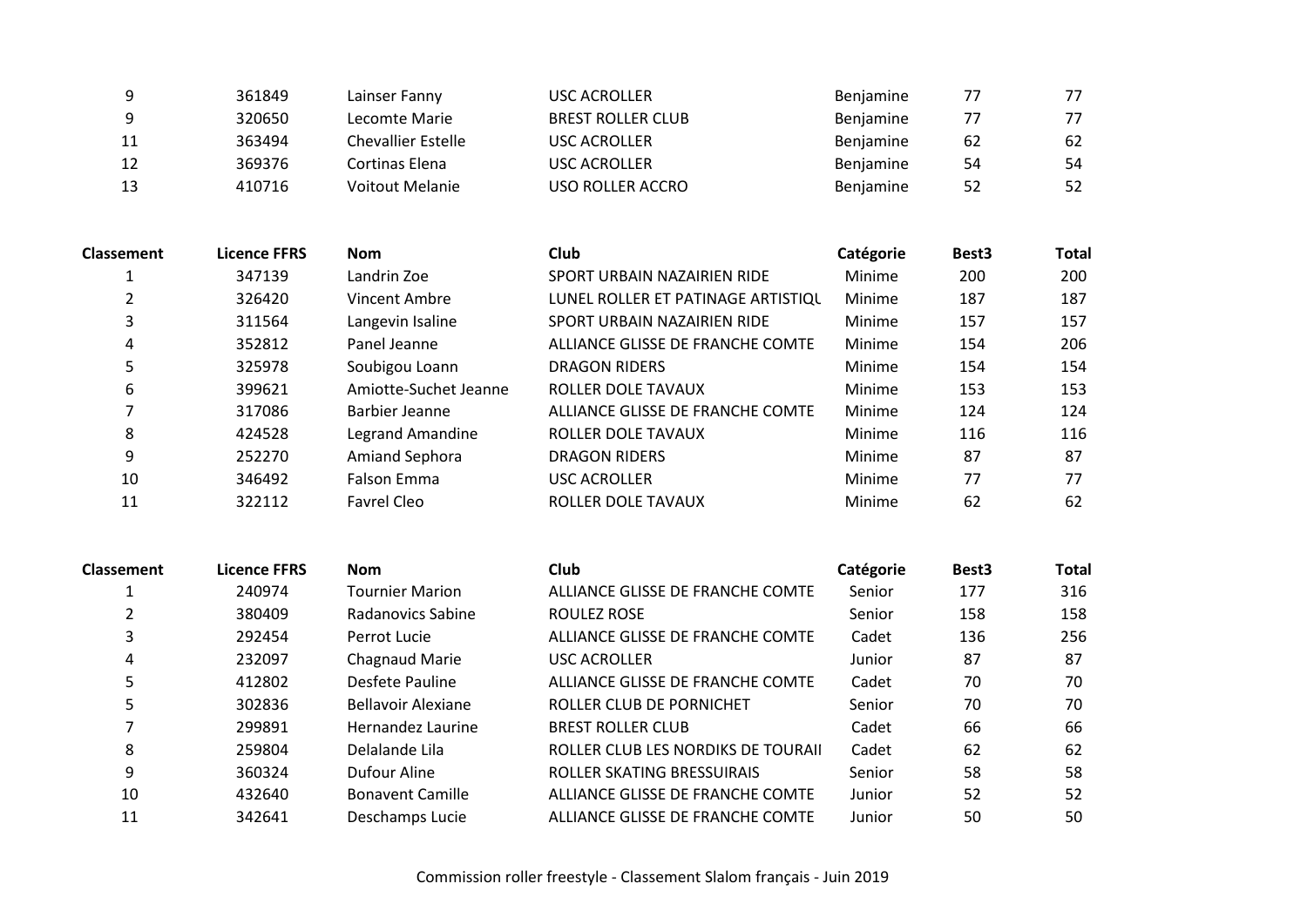



# **Classement Freestyle Slalom vitesse Hommes**

| <b>Classement</b> | <b>Licence FFRS</b> | <b>Nom</b>          | Club                                            | Catégorie      | Best <sub>3</sub> | Total |
|-------------------|---------------------|---------------------|-------------------------------------------------|----------------|-------------------|-------|
|                   | 343160              | Jugieau Bastien     | <b>TOUS EN ROLLERS</b>                          | <b>Poussin</b> | 548               | 802   |
| 2                 | 333236              | Deniaud Nolan       | <b>ROLLER BUG</b>                               | Poussin        | 426               | 777   |
| 3                 | 381090              | Gomez Esteve        | SKATE MACHIN ARSACAISE                          | Poussin        | 418               | 735   |
| 4                 | 319539              | Roudaut Titouan     | <b>BREST ROLLER CLUB</b>                        | Poussin        | 393               | 470   |
| 5                 | 387878              | Viaud Antonin       | <b>TOUS EN ROLLERS</b>                          | Poussin        | 340               | 398   |
| 6                 | 367679              | Lacroix Paul        | SKATE MACHIN ARSACAISE                          | Poussin        | 332               | 496   |
| 7                 | 353960              | Bernela Romain      | ROLLER CLUB DE PORNICHET                        | Poussin        | 302               | 364   |
| 8                 | 281913              | Creff Manao         | ROLLER CLUB ROSCOFF                             | Poussin        | 288               | 288   |
| 9                 | 431851              | Obiols Patxi        | ROLLER SKATING ANGLOY                           | Poussin        | 260               | 326   |
| 10                | 420885              | Marechal Esteban    | SKATE MACHIN ARSACAISE                          | Mini           | 254               | 254   |
| 11                | 418726              | Sorge Arthur        | <b>GRAVES ROLLER</b>                            | Poussin        | 239               | 297   |
| 12                | 401901              | Carpentier Lilou    | LE HAVRE SKATE KREW                             | Poussin        | 231               | 231   |
| 13                | 362122              | Berhila Lounes      | <b>SPUC PESSAC</b>                              | Poussin        | 209               | 209   |
| 14                | 343154              | Bordet-Vicente Enzo | <b>TOUS EN ROLLERS</b>                          | Poussin        | 206               | 206   |
| 15                | 350493              | Didier Martin       | ROLLER DOLE TAVAUX                              | Poussin        | 200               | 200   |
| 16                | 449925              | Pujol Arbaudie Zoe  | <b>GRAVES ROLLER</b>                            | Poussin        | 190               | 190   |
| 16                | 445618              | Leon Mathis         | ROLLER CLUB ROSCOFF                             | Poussin        | 190               | 190   |
| 18                | 428941              |                     | Urien Moreau De Lizoreux Ti ROLLER CLUB ROSCOFF | Poussin        | 186               | 186   |
| 19                | 343822              | Lacroix Ethan       | <b>USC ACROLLER</b>                             | Poussin        | 174               | 174   |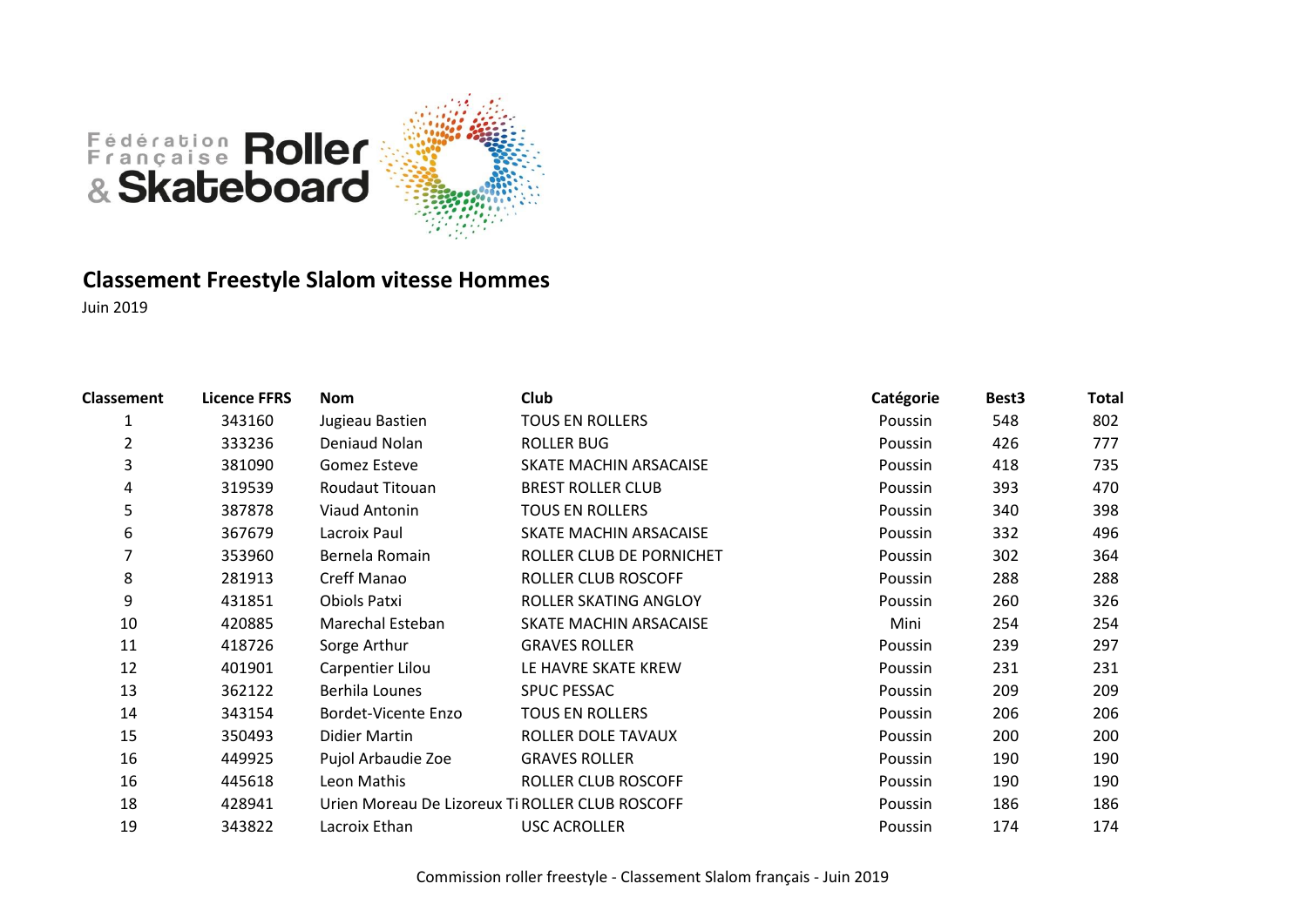| 20 | 350492 | Didier Clovis          | ROLLER DOLE TAVAUX                  | Poussin | 157 | 157 |
|----|--------|------------------------|-------------------------------------|---------|-----|-----|
| 21 | 360186 | Cartier-Mamie Jules    | <b>AM SPORTS</b>                    | Poussin | 124 | 124 |
| 22 | 401388 | <b>Belaud Ylan</b>     | SKATE MACHIN ARSACAISE              | Poussin | 92  | 92  |
| 23 | 319086 | <b>Quitte Arthur</b>   | PATIN CLUB PLABENNECOIS             | Poussin | 70  | 70  |
| 24 | 428838 | Joaquim Pinto Gabriel  | ROLLER SKATING ANGLOY               | Mini    | 66  | 66  |
| 24 | 416467 | Jourdain Hugo          | <b>USC ACROLLER</b>                 | Poussin | 66  | 66  |
| 24 | 336839 | <b>Menes Vincent</b>   | PATIN CLUB PLABENNECOIS             | Poussin | 66  | 66  |
| 27 | 402457 | Laborde Yoan           | ROLLER SKATING ANGLOY               | Poussin | 62  | 62  |
| 27 | 442411 | Zygmunt Théo           | ROLLING SK8 CLUB BIEVILLE BEUVILLE  | Mini    | 62  | 62  |
| 27 | 393064 | Patureau Mathis        | TROUPE ROLLER MELLOISE              | Poussin | 62  | 62  |
| 30 | 431165 | Gabarrus Rafael        | ROLLER SKATING ANGLOY               | Poussin | 58  | 58  |
| 30 | 417561 | <b>Baucherel Mateo</b> | <b>USC ACROLLER</b>                 | Poussin | 58  | 58  |
| 30 | 359972 | <b>Flores Lucas</b>    | LUNEL ROLLER ET PATINAGE ARTISTIQUE | Poussin | 58  | 58  |
| 30 | 447495 | Thoreux Kellian        | <b>TROUPE ROLLER MELLOISE</b>       | Poussin | 58  | 58  |
| 34 | 376892 | Aime Nino              | <b>TROUPE ROLLER MELLOISE</b>       | Poussin | 54  | 54  |
| 35 | 393071 | Patureau Noe           | TROUPE ROLLER MELLOISE              | Poussin | 52  | 52  |
| 36 | 447999 | Seigneuret Roxane      | ROLLER CLUB NIORTAIS                | Mini    | 42  | 42  |

| <b>Classement</b> | <b>Licence FFRS</b> | <b>Nom</b>             | <b>Club</b>              | Catégorie | Best <sub>3</sub> | <b>Total</b> |
|-------------------|---------------------|------------------------|--------------------------|-----------|-------------------|--------------|
|                   | 320829              | Coupeaud Julien        | <b>ROLLER BUG</b>        | Benjamin  | 574               | 996          |
| 2                 | 315065              | Roudaut Mael           | <b>BREST ROLLER CLUB</b> | Benjamin  | 454               | 554          |
| 3                 | 379662              | Gouineaud Loury Arthur | <b>ROLLER BUG</b>        | Benjamin  | 412               | 722          |
| 4                 | 234024              | <b>Grall Maxence</b>   | ROLLER CLUB ROSCOFF      | Benjamin  | 368               | 430          |
| 5                 | 260860              | Metayer Clement        | <b>ROLLER BUG</b>        | Benjamin  | 364               | 550          |
| 6                 | 390595              | Turmo Robin            | <b>ROLLER BUG</b>        | Benjamin  | 356               | 476          |
|                   | 381329              | Calabrese Gabriele     | <b>SAM ROLLER SPORTS</b> | Benjamin  | 354               | 605          |
| 8                 | 292019              | Dubosc Romeo           | ROLLER SKATING ANGLOY    | Benjamin  | 338               | 464          |
| 9                 | 369354              | Doussin Matheo         | <b>ROLLER BUG</b>        | Benjamin  | 298               | 396          |
| 10                | 357833              | Auger Theo             | <b>TOUS EN ROLLERS</b>   | Benjamin  | 280               | 280          |
| 11                | 445626              | Poort Nocquet Noe      | <b>LES SAUTERELLES</b>   | Benjamin  | 272               | 368          |
| 12                | 414057              | <b>Bertin Carl</b>     | ROLLER BUG               | Benjamin  | 254               | 360          |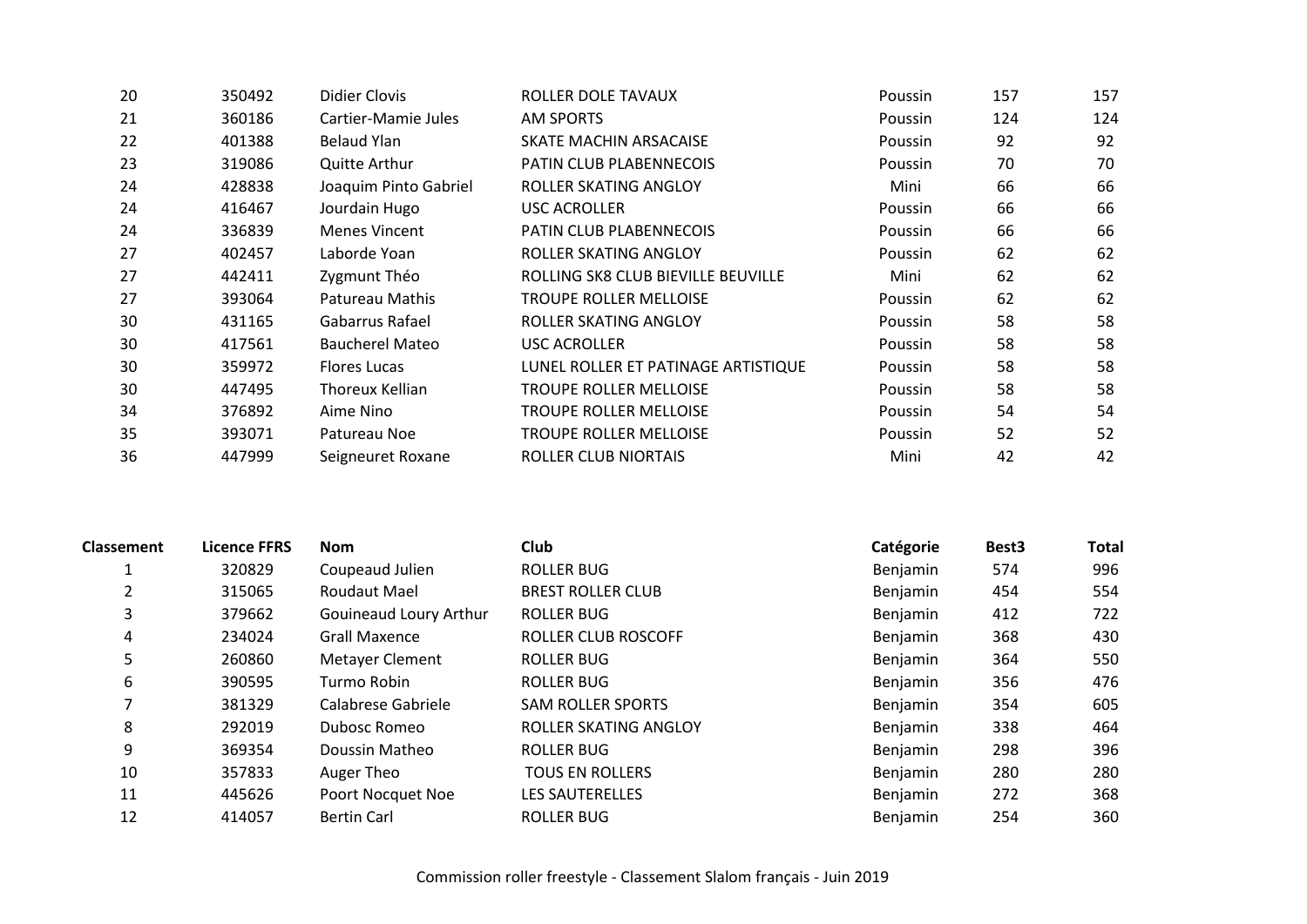| 13 | 414488 | Descombe Tristan       | <b>ROLLER BUG</b>                        | Benjamin | 230 | 230 |
|----|--------|------------------------|------------------------------------------|----------|-----|-----|
| 14 | 377406 | Aksavrin Noa           | <b>ROLLER BUG</b>                        | Benjamin | 217 | 217 |
| 14 | 269647 | Roignant Leny          | ROLLER CLUB ROSCOFF                      | Benjamin | 217 | 217 |
| 16 | 359944 | Daridon Yael           | <b>ROLLER CLUB ROSCOFF</b>               | Benjamin | 202 | 202 |
| 17 | 393903 | Mocaer Swann           | ROLLER CLUB ROSCOFF                      | Benjamin | 196 | 196 |
| 18 | 384819 | <b>Asselin Thomas</b>  | ROLLER CLUB LES NORDIKS DE TOURAINE      | Benjamin | 178 | 178 |
| 19 | 423038 | Ravaine Clement        | <b>GRAVES ROLLER</b>                     | Benjamin | 172 | 172 |
| 20 | 400452 | <b>Colle Mathis</b>    | <b>ROLLER BUG</b>                        | Benjamin | 146 | 146 |
| 21 | 379736 | <b>Wanstok Oren</b>    | LE HAVRE SKATE KREW                      | Benjamin | 141 | 141 |
| 22 | 336887 | <b>Thepaut Antoine</b> | ROLLER CLUB ROSCOFF                      | Benjamin | 124 | 124 |
| 23 | 358328 | Ornaque Paul           | <b>ROLLER MANIA</b>                      | Benjamin | 104 | 104 |
| 23 | 345558 | <b>Cumunel Arthur</b>  | <b>ROLLER BUG</b>                        | Benjamin | 104 | 104 |
| 25 | 307757 | Sabourin Maxime        | ENTENTE SPORTIVE DE NANTERRE-SECT ROLLER | Benjamin | 98  | 98  |
| 26 | 343704 | Lefebvre Romain        | <b>USC ACROLLER</b>                      | Benjamin | 77  | 77  |
| 27 | 396019 | Ben Yakhlef Elian      | ROLLER CLUB TOULOUSAIN                   | Benjamin | 66  | 66  |
| 27 | 304917 | Menes Gaetan           | PATIN CLUB PLABENNECOIS                  | Benjamin | 66  | 66  |
| 29 | 439033 | Goutteux Arthur        | <b>BREST ROLLER CLUB</b>                 | Benjamin | 62  | 62  |
| 29 | 304972 | <b>Bataille Timeo</b>  | ROLLING SK8 CLUB BIEVILLE BEUVILLE       | Benjamin | 62  | 62  |
| 31 | 365290 | Jacq Sonam             | <b>TROUPE ROLLER MELLOISE</b>            | Benjamin | 46  | 46  |
| 32 | 399780 | Thomazeau Lucas        | TROUPE ROLLER MELLOISE                   | Benjamin | 44  | 44  |
| 33 | 392874 | Chaigne Paul           | <b>TOUS EN ROLLERS</b>                   | Benjamin | 38  | 38  |

| <b>Classement</b> | <b>Licence FFRS</b> | <b>Nom</b>             | Club                    | Catégorie | Best 3 | <b>Total</b> |
|-------------------|---------------------|------------------------|-------------------------|-----------|--------|--------------|
|                   | 304756              | Dayries Liam           | SKATE MACHIN ARSACAISE  | Minime    | 600    | 1477         |
|                   | 284636              | <b>Bouquet Noah</b>    | SKATE MACHIN ARSACAISE  | Minime    | 506    | 992          |
| 3                 | 218538              | <b>Metayer Antoine</b> | <b>ROLLER BUG</b>       | Minime    | 482    | 1017         |
| 4                 | 300924              | <b>Morboeuf Mathys</b> | SKATE MACHIN ARSACAISE  | Minime    | 418    | 983          |
| 5                 | 236882              | <b>Blin Alexis</b>     | <b>SPUC PESSAC</b>      | Minime    | 396    | 669          |
| 6                 | 306322              | Machicote Damien       | ROLLER SKATING ANGLOY   | Minime    | 393    | 515          |
|                   | 349242              | Simon Kristen          | PATIN CLUB PLABENNECOIS | Minime    | 375    | 375          |
| 8                 | 329592              | Jugieau Thibault       | <b>TOUS EN ROLLERS</b>  | Minime    | 341    | 407          |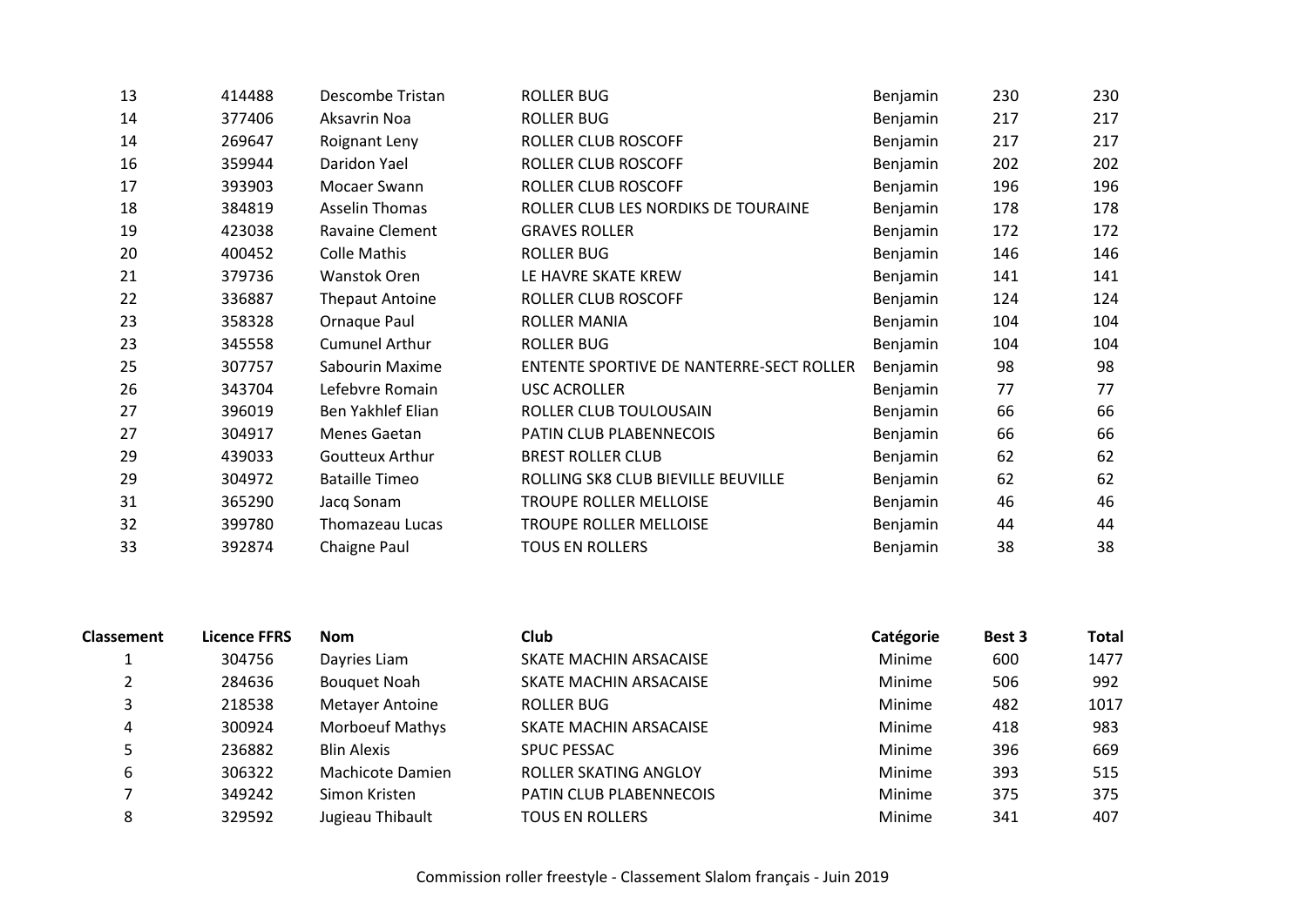| 9  | 284375 | <b>Trijean Maxime</b>    | <b>SPUC PESSAC</b>           | Minime | 324 | 510 |
|----|--------|--------------------------|------------------------------|--------|-----|-----|
| 10 | 347862 | Reignier Lenny           | ROLLER SKATING BRESSUIRAIS   | Minime | 320 | 494 |
| 11 | 218154 | Laleve Damien            | <b>ROLLER BUG</b>            | Minime | 318 | 372 |
| 12 | 307085 | Lacroix Noah             | <b>USC ACROLLER</b>          | Minime | 270 | 314 |
| 13 | 330224 | <b>Coupeaud Maxime</b>   | <b>ROLLER BUG</b>            | Minime | 251 | 423 |
| 14 | 296365 | Laprade Nicolas          | <b>ROLLER BUG</b>            | Minime | 240 | 384 |
| 15 | 354816 | Renault Louis            | LE HAVRE SKATE KREW          | Minime | 212 | 212 |
| 16 | 345604 | <b>Ponchart Antoine</b>  | <b>ROLLER BUG</b>            | Minime | 202 | 302 |
| 17 | 347857 | Dufour Sylvain           | ROLLER SKATING BRESSUIRAIS   | Minime | 174 | 174 |
| 17 | 326686 | <b>Boissy Hugo</b>       | LYON ROLLER METROPOLE        | Minime | 174 | 174 |
| 19 | 369799 | Piquet Alex              | ROLLER CLUB DE PORNICHET     | Minime | 166 | 166 |
| 19 | 289172 | Haon Maxime              | ROLLER MAINE COEUR DE SARTHE | Minime | 166 | 166 |
| 19 | 304631 | Vadant Bastien           | ROLLER DOLE TAVAUX           | Minime | 166 | 166 |
| 22 | 388253 | Fernandes Kylian         | LES SAUTERELLES              | Minime | 148 | 148 |
| 23 | 322109 | Jacquet Thomas           | ROLLER DOLE TAVAUX           | Minime | 129 | 129 |
| 24 | 332157 | Corre Noa                | <b>BREST ROLLER CLUB</b>     | Minime | 108 | 108 |
| 25 | 279615 | Nisse Lydian             | PATIN CLUB PLABENNECOIS      | Minime | 100 | 100 |
| 26 | 344356 | <b>Macquart Valentin</b> | ROLLER SKATING ANGLOY        | Minime | 48  | 48  |
| 26 | 304366 | <b>Rabillard Joris</b>   | <b>TOUS EN ROLLERS</b>       | Minime | 48  | 48  |

| <b>Classement</b> | <b>Licence FFRS</b> | <b>Nom</b>         | <b>Club</b>                 | Catégorie | Best 3 | <b>Total</b> |
|-------------------|---------------------|--------------------|-----------------------------|-----------|--------|--------------|
|                   | 72794               | Fort Jimmy         | ROLLER BUG                  | Senior    | 548    | 914          |
|                   | 284475              | Dayries Ethan      | SKATE MACHIN ARSACAISE      | Cadet     | 528    | 1262         |
|                   | 76683               | Fort Yohann        | SKATE MACHIN ARSACAISE      | Senior    | 528    | 628          |
| 4                 | 214526              | Escarpe Jeremy     | <b>SPUC PESSAC</b>          | Senior    | 456    | 797          |
| 5                 | 200067              | Menard Remy        | SPORT URBAIN NAZAIRIEN RIDE | Cadet     | 454    | 454          |
| 6                 | 60619               | <b>Briex Oscar</b> | <b>ASSOCIATION ROOL</b>     | Senior    | 434    | 677          |
|                   | 322523              | Le Gac Gaetan      | <b>BREST ROLLER CLUB</b>    | Cadet     | 432    | 679          |
| 8                 | 266937              | Menet-Chao Paul    | SPORT URBAIN NAZAIRIEN RIDE | Cadet     | 384    | 461          |
| 9                 | 284623              | Deniaud Ethan      | <b>SAM ROLLER SPORTS</b>    | Cadet     | 349    | 349          |
| 10                | 386233              | Gillet Theo        | <b>SPUC PESSAC</b>          | Cadet     | 340    | 578          |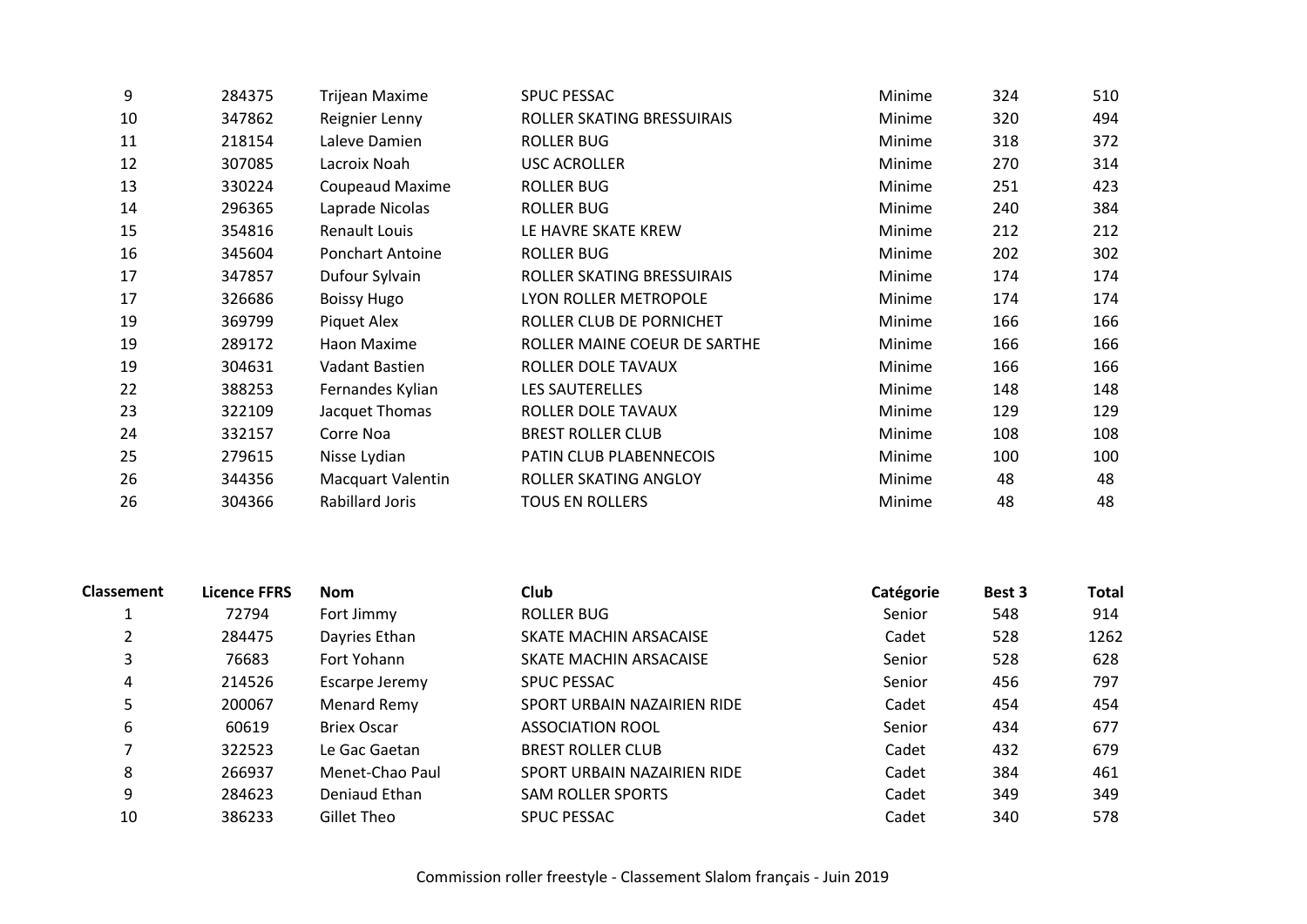| 11 | 385607 | Leleu Eliott             | <b>ROLLER BUG</b>                | Cadet  | 333 | 563 |
|----|--------|--------------------------|----------------------------------|--------|-----|-----|
| 12 | 333451 | <b>Fulbert Matteo</b>    | <b>ROLLER SPORT REZE</b>         | Junior | 319 | 445 |
| 13 | 226246 | Prezeau Benoit           | <b>LES SAUTERELLES</b>           | Cadet  | 298 | 396 |
| 14 | 290205 | <b>Dubreuil Maxime</b>   | <b>TOUS EN ROLLERS</b>           | Senior | 294 | 464 |
| 15 | 203176 | Moreno Benjamin          | SPUC PESSAC                      | Senior | 287 | 287 |
| 16 | 220624 | Charvet Julien           | <b>ROLLER BUG</b>                | Cadet  | 268 | 421 |
| 17 | 185913 | Pouessel Romain          | ROLLER CLUB DE PORNICHET         | Junior | 264 | 322 |
| 18 | 24734  | Vu Van Kha Vincent       | ALLIANCE GLISSE DE FRANCHE COMTE | Senior | 262 | 316 |
| 19 | 111658 | Penlann Hugo             | <b>ROLLER CLUB ROSCOFF</b>       | Senior | 262 | 262 |
| 20 | 354719 | Sarrade Maxime           | <b>ROLLER BUG</b>                | Cadet  | 258 | 490 |
| 21 | 239856 | Gallant Balthazar        | SKATE MACHIN ARSACAISE           | Cadet  | 253 | 361 |
| 22 | 207517 | Charvet Louis            | <b>ROLLER BUG</b>                | Junior | 250 | 302 |
| 23 | 335525 | <b>Baert Alexis</b>      | <b>USC ACROLLER</b>              | Senior | 224 | 278 |
| 24 | 170130 | Le Goff Kieran           | <b>ROLLER BUG</b>                | Senior | 224 | 264 |
| 25 | 179655 | Rayer Yoan               | <b>ROLLER MANIA</b>              | Junior | 219 | 219 |
| 26 | 373742 | Tongazara Iborahimo      | ROLLER CLUB DE PORNICHET         | Cadet  | 216 | 216 |
| 27 | 361845 | Lefebvre Luca            | <b>USC ACROLLER</b>              | Cadet  | 212 | 212 |
| 28 | 270683 | Ney Alexandre            | <b>USC ACROLLER</b>              | Cadet  | 208 | 208 |
| 29 | 216707 | Larroche Paul            | <b>ROLLER BUG</b>                | Cadet  | 190 | 190 |
| 30 | 296945 | Sow Guy                  | <b>SPUC PESSAC</b>               | Senior | 186 | 186 |
| 31 | 306046 | Charritton Iban          | ROLLER SKATING ANGLOY            | Cadet  | 178 | 178 |
| 32 | 158708 | Cardinal Hugo            | ROLLER CLUB ROSCOFF              | Senior | 174 | 174 |
| 33 | 342521 | Chabert Christopher      | <b>ROLLER BUG</b>                | Junior | 172 | 172 |
| 34 | 228123 | Roignant Theo            | ROLLER CLUB ROSCOFF              | Cadet  | 158 | 158 |
| 35 | 405919 | Nunes Leonardo Joao Luis | WORLD INLINE SKATERS ASSOCIATION | Senior | 146 | 146 |
| 36 | 94410  | Rayer Didier             | <b>ROLLER MANIA</b>              | Senior | 138 | 138 |
| 37 | 423682 | <b>Brocard Andrew</b>    | <b>ROUL MANS</b>                 | Senior | 136 | 136 |
| 38 | 351136 | <b>Legrand Thibaud</b>   | ROLLER DOLE TAVAUX               | Junior | 132 | 132 |
| 39 | 280419 | Morin Theo               | ROLLER SKATING BRESSUIRAIS       | Junior | 128 | 128 |
| 40 | 204701 | Pletan Samuel            | <b>SPUC PESSAC</b>               | Cadet  | 124 | 124 |
| 41 | 348129 | Le Guennec Jeremy        | <b>ROULEZ ROSE</b>               | Senior | 120 | 120 |
| 42 | 302864 | Cadoret Matthieu         | ROLLER CLUB DE PORNICHET         | Junior | 118 | 118 |
| 43 | 379737 | Letellier Matys          | LE HAVRE SKATE KREW              | Cadet  | 110 | 110 |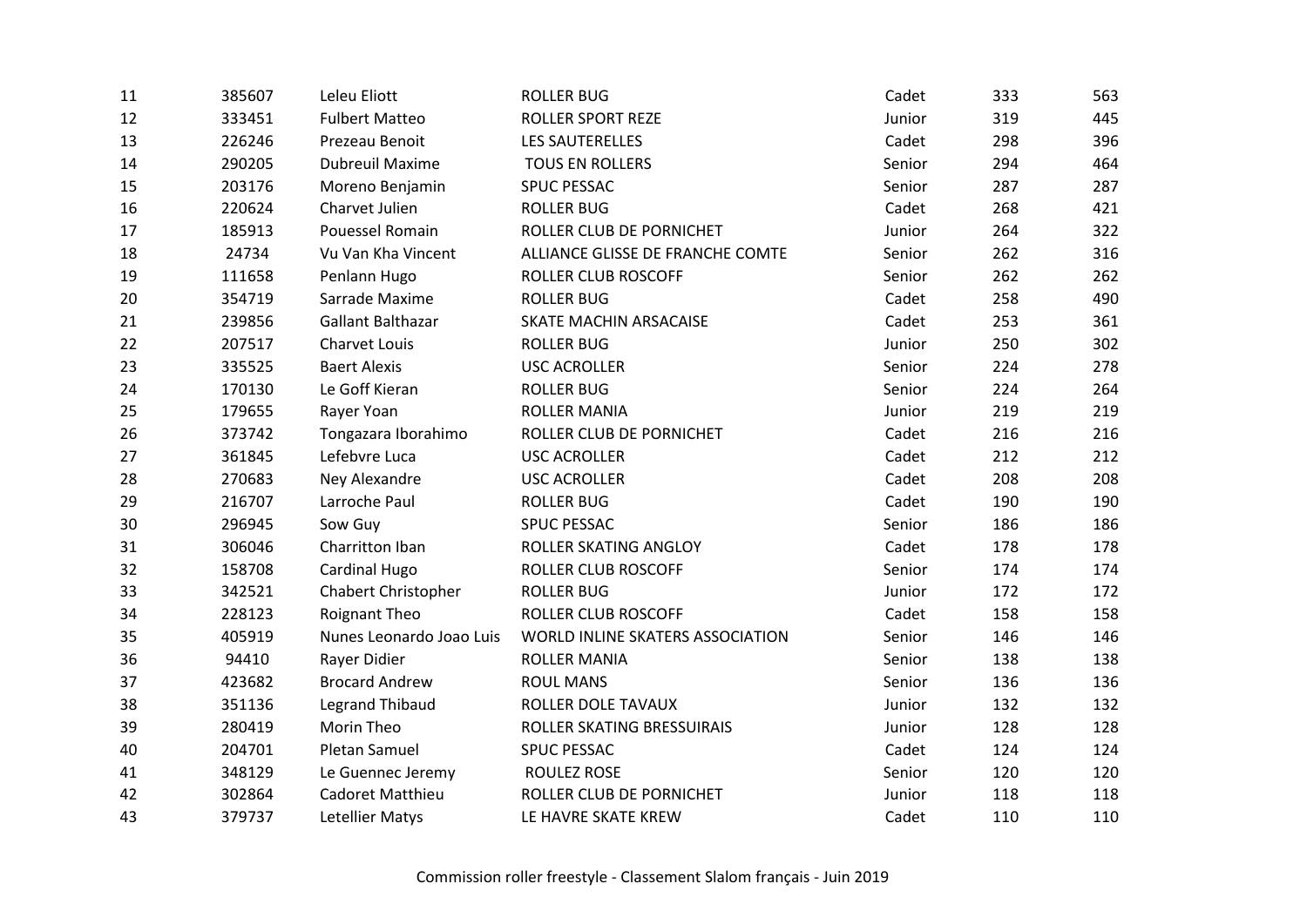| 44 | 246189 | De Galassus Titouan      | <b>INTREPIDE ANGERS ROLLER</b>      | Cadet  | 108 | 108 |
|----|--------|--------------------------|-------------------------------------|--------|-----|-----|
| 44 | 326987 | <b>Bellec Samuel</b>     | PATIN CLUB LESNEVIEN                | Junior | 108 | 108 |
| 46 | 102188 | Couitti Dylan            | <b>USC ACROLLER</b>                 | Senior | 106 | 106 |
| 47 | 344114 | Auger Kiliane            | <b>TOUS EN ROLLERS</b>              | Cadet  | 104 | 104 |
| 47 | 308950 | <b>Bonnet Corentin</b>   | <b>CHAMBERY ROLLER</b>              | Senior | 104 | 104 |
| 49 | 369763 | <b>Barre Hugo</b>        | <b>ROLLER SPORT REZE</b>            | Junior | 100 | 100 |
| 50 | 268264 | Jankowski Emmanuel       | <b>MAGLISS XS</b>                   | Senior | 98  | 98  |
| 51 | 262050 | Nicolao Ambroise         | <b>DRAGON RIDERS</b>                | Senior | 96  | 96  |
| 52 | 385495 | <b>Michaud Guillaume</b> | ALLIANCE GLISSE DE FRANCHE COMTE    | Cadet  | 77  | 77  |
| 52 | 456708 | Maruejouls Jérôme        | LUNEL ROLLER ET PATINAGE ARTISTIQUE | Senior | 77  | 77  |
| 54 | 195249 | Peglion Hugues           | <b>ROULEZ ROSE</b>                  | Senior | 70  | 70  |
| 54 | 247863 | <b>Audenot Samuel</b>    | ALLIANCE GLISSE DE FRANCHE COMTE    | Senior | 70  | 70  |
| 56 | 325904 | Andre Theo               | ATP 79 THOUARS                      | Junior | 62  | 62  |
| 57 | 342112 | Grosjean Paul            | ALLIANCE GLISSE DE FRANCHE COMTE    | Junior | 58  | 58  |
| 58 | 198834 | Rabehasaina Landy        | ALLIANCE GLISSE DE FRANCHE COMTE    | Senior | 54  | 54  |
| 59 | 198165 | <b>Moreno Carlos</b>     | <b>SPUC PESSAC</b>                  | Senior | 52  | 52  |
| 60 | 362923 | <b>Yllan David</b>       | ROLLER CLUB LES NORDIKS DE TOURAINE | Senior | 50  | 50  |
| 60 | 323292 | Cabestre-Castro Joaquim  | <b>ROULEZ ROSE</b>                  | Junior | 50  | 50  |
| 60 | 178115 | Doucet Mael              | TROUPE ROLLER MELLOISE              | Junior | 50  | 50  |
| 63 | 267898 | Labordere Paul           | ROLLER SKATING ANGLOY               | Cadet  | 46  | 46  |
| 63 | 185048 | Griveau Philippe         | <b>USO ROLLER ACCRO</b>             | Senior | 46  | 46  |
| 65 | 416004 | Seigneuret Tristan       | <b>ROOL</b>                         | Cadet  | 42  | 42  |
| 65 | 177177 | Hugues Lucien            | PARI MULTI-GLISSE                   | Senior | 42  | 42  |
| 67 | 406546 | Grolleau Jean-Pierre     | RODEZ ROLLER HOCKEY                 | Senior | 40  | 40  |
| 68 | 117751 | Sanquer Clement          | <b>SPUC PESSAC</b>                  | Senior | 36  | 36  |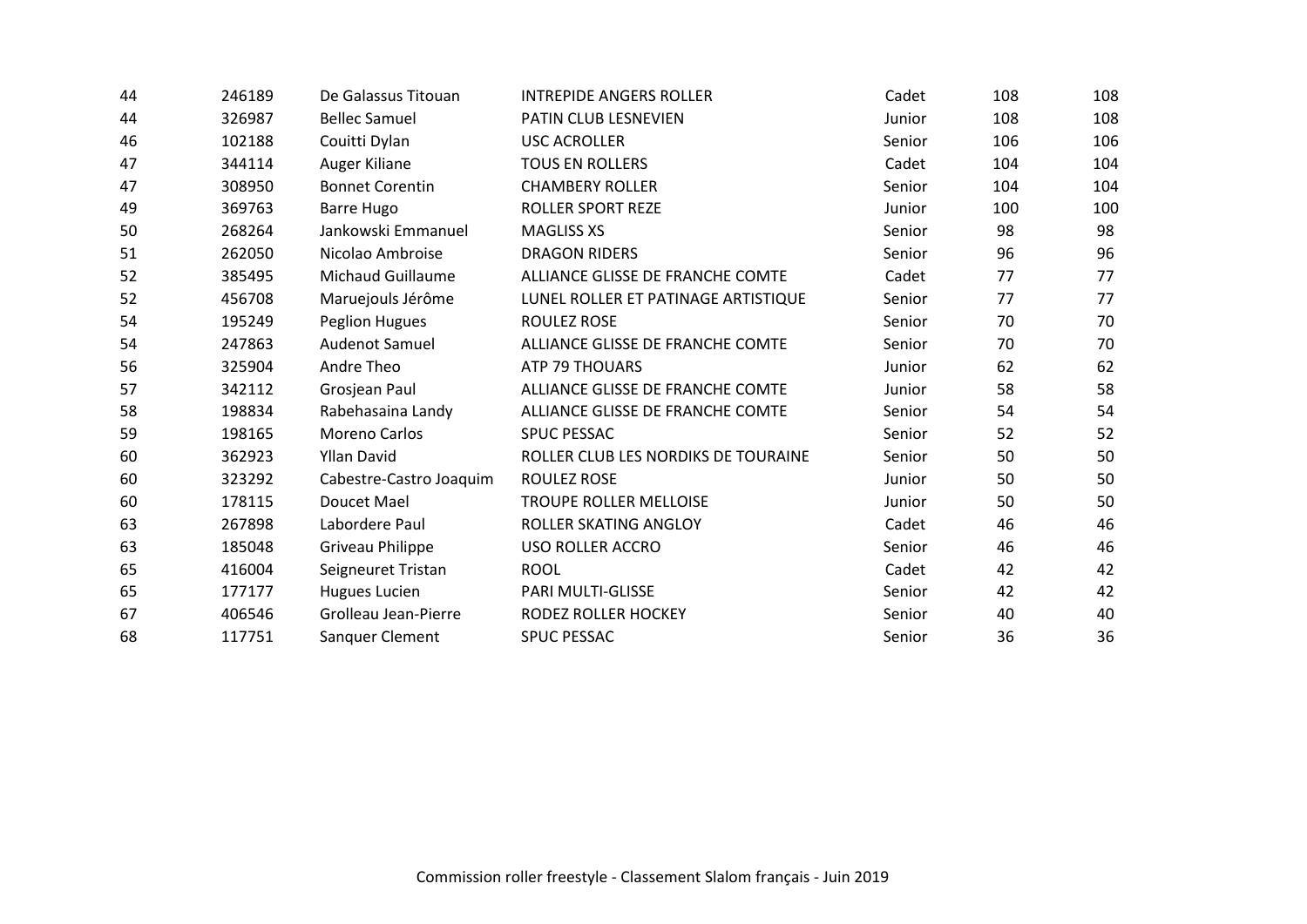

# **Classement Freestyle Slalom vitesse femmes**

| <b>Classment</b> | <b>Licence FFRS</b> | <b>Nom</b>              | Club                               | Catégorie | Best <sub>3</sub> | <b>Total</b> |
|------------------|---------------------|-------------------------|------------------------------------|-----------|-------------------|--------------|
| 1                | 341219              | Miletto Aude            | <b>ROLLER BUG</b>                  | Poussine  | 600               | 1300         |
| 2                | 335021              | Rohel Axell             | <b>BREST ROLLER CLUB</b>           | Poussine  | 377               | 454          |
| 3                | 279520              | Arzur Sybille           | PATIN CLUB LESNEVIEN               | Poussine  | 364               | 430          |
| 4                | 363403              | <b>Benard Mathilde</b>  | <b>ROLLER BUG</b>                  | Poussine  | 274               | 274          |
| 5                | 301279              | Jezequel Clara          | ROLLER CLUB ROSCOFF                | Poussine  | 271               | 271          |
| 6                | 405757              | Meignen Elyn            | ROLLER SKATING ANGLOY              | Poussine  | 243               | 305          |
|                  | 421649              | Lopez Chiara            | SKATE MACHIN ARSACAISE             | Poussine  | 214               | 214          |
| 8                | 418808              | Lamarque Elise          | <b>GRAVES ROLLER</b>               | Poussine  | 198               | 198          |
| 9                | 327626              | Jalabert Annaee         | ROLLER CLUB LES NORDIKS DE TOURAII | Poussine  | 177               | 177          |
| 10               | 421685              | Bruguera Roby Lola      | <b>GRAVES ROLLER</b>               | Poussine  | 174               | 226          |
| 11               | 412716              | <b>Champion Melissa</b> | <b>TOUS EN ROLLERS</b>             | Poussine  | 174               | 174          |
| 12               | 320729              | Jezequel Oceane         | ROLLER CLUB ROSCOFF                | Mini      | 170               | 170          |
| 12               | 390938              | <b>Fleurant Maelle</b>  | ROLLER CLUB LES NORDIKS DE TOURAII | Poussine  | 170               | 170          |
| 12               | 420828              | <b>Babinsky Marie</b>   | SKATE MACHIN ARSACAISE             | Poussine  | 170               | 170          |
| 15               | 360056              | <b>Boissy Manon</b>     | LYON ROLLER METROPOLE              | Mini      | 139               | 139          |
| 16               | 422032              | Amiotte-Suchet Laura    | ROLLER DOLE TAVAUX                 | Poussine  | 124               | 124          |
| 17               | 424683              | Andreetti Juliette      | ROLLER CLUB ROSCOFF                | Mini      | 116               | 116          |
| 18               | 342885              | Sabourin Manon          | ENTENTE SPORTIVE DE NANTERRE-SECT  | Mini      | 110               | 110          |
| 19               | 336721              | <b>Thepaut Adele</b>    | ROLLER CLUB ROSCOFF                | Poussine  | 108               | 108          |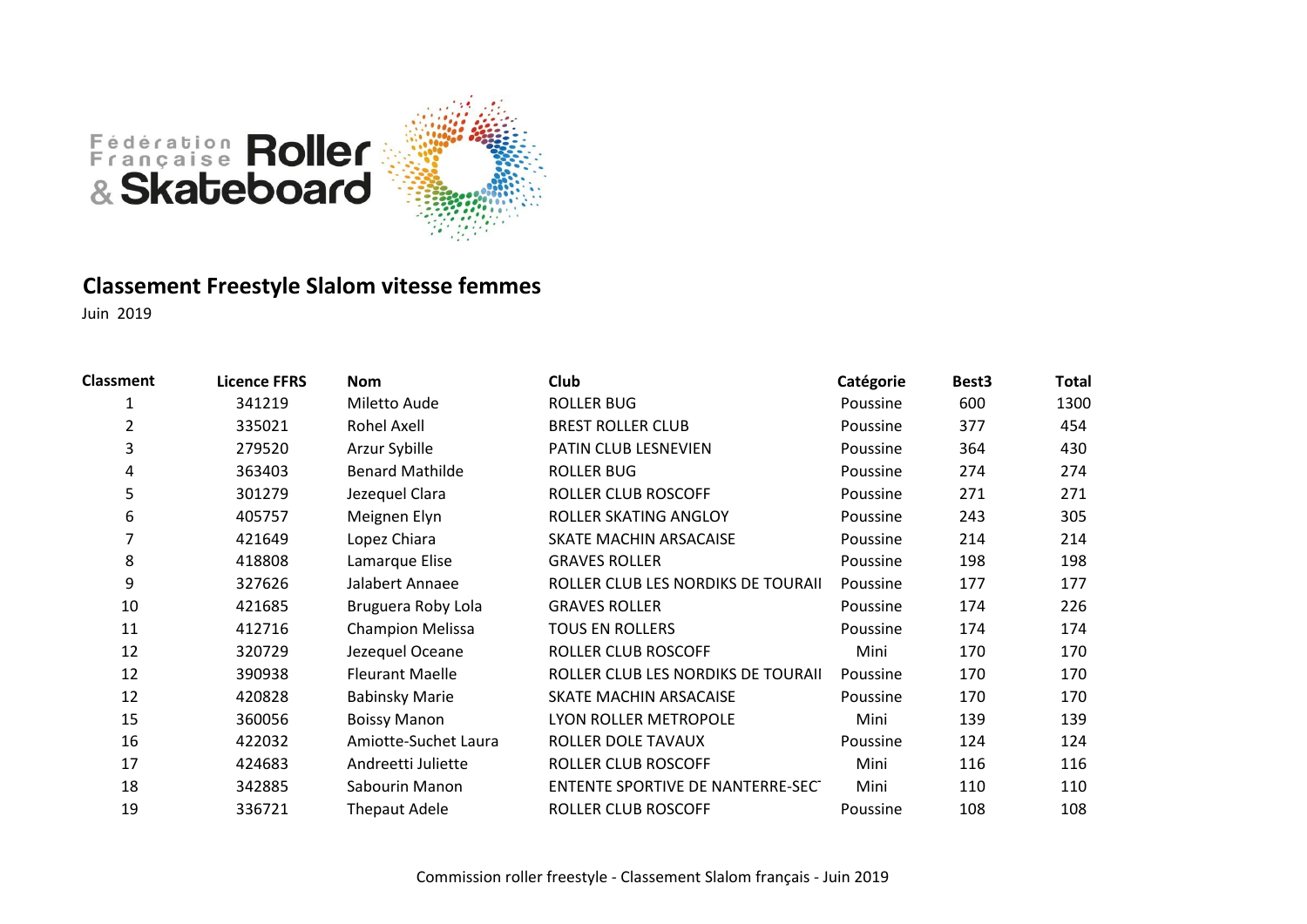| 20 | 430308 | Venec Abie                  | <b>GRAVES ROLLER</b>          | Poussine | 104 | 104 |
|----|--------|-----------------------------|-------------------------------|----------|-----|-----|
| 20 | 399520 | Seite Louisa                | ROLLER CLUB ROSCOFF           | Poussine | 104 | 104 |
| 22 | 393889 | Poisson Camille             | ROLLER CLUB ROSCOFF           | Poussine | 100 | 100 |
| 23 | 304630 | Vadant Emma                 | <b>ROLLER DOLE TAVAUX</b>     | Poussine | 87  | 87  |
| 24 | 364042 | <b>Bertrand-Merias Clea</b> | <b>GRAVES ROLLER</b>          | Poussine | 77  | 77  |
| 25 | 445619 | Leon Lilou                  | ROLLER CLUB ROSCOFF           | Mini     | 70  | 70  |
| 26 | 351131 | Jacquet Zoe                 | ROLLER DOLE TAVAUX            | Poussine | 66  | 66  |
| 27 | 427509 | Prot Emmie                  | <b>ROLLER DOLE TAVAUX</b>     | Mini     | 62  | 62  |
| 27 | 448244 | Lafargue Xana               | ROLLER SKATING ANGLOY         | Poussine | 62  | 62  |
| 29 | 400461 | Alami Lina                  | Office de la Jeunesse         | Poussine | 58  | 58  |
| 30 | 404846 | Desnoes Cyrielle            | ROLLER MAINE COEUR DE SARTHE  | Poussine | 54  | 54  |
| 31 | 434069 | Corvellec Gwenaelle         | <b>GRAVES ROLLER</b>          | Mini     | 52  | 52  |
| 31 | 393585 | Chantecaille Clea           | TROUPE ROLLER MELLOISE        | Poussine | 52  | 52  |
| 33 | 428493 | Marsault Julie              | <b>TROUPE ROLLER MELLOISE</b> | Poussine | 50  | 50  |
| 34 | 414799 | <b>Martin Oceane</b>        | <b>TROUPE ROLLER MELLOISE</b> | Poussine | 48  | 48  |

| <b>Classement</b> | Licence FFRS | <b>Nom</b>                | <b>Club</b>                        | Catégorie        | Best 3 | <b>Total</b> |
|-------------------|--------------|---------------------------|------------------------------------|------------------|--------|--------------|
|                   | 320650       | Lecomte Marie             | <b>BREST ROLLER CLUB</b>           | Benjamine        | 500    | 500          |
|                   | 329591       | Roux Angelina             | <b>TOUS EN ROLLERS</b>             | Benjamine        | 446    | 566          |
| 3                 | 287377       | <b>Blin Lisa</b>          | <b>SPUC PESSAC</b>                 | Benjamine        | 444    | 797          |
| 4                 | 307122       | Simon Anaelle             | ALGPR LA GARNACHE                  | Benjamine        | 441    | 503          |
| 5                 | 322545       | Le Gac Margaux            | <b>BREST ROLLER CLUB</b>           | Benjamine        | 434    | 677          |
| 6                 | 384838       | Vaudeville Ondet Jeanne   | <b>EVRETZ</b>                      | Benjamine        | 419    | 419          |
|                   | 374883       | <b>Burasovitch Mayrin</b> | ROLLER SKATING ANGLOY              | Benjamine        | 367    | 502          |
| 8                 | 377765       | Fouache-Letellier Lilou   | LE HAVRE SKATE KREW                | Benjamine        | 331    | 331          |
| 9                 | 416350       | Lafon-Lajmi Helena        | <b>SPUC PESSAC</b>                 | Benjamine        | 319    | 396          |
| 10                | 327083       | Merle Alaia               | ROLLER SKATING ANGLOY              | Benjamine        | 309    | 419          |
| 11                | 320661       | De Voort Albane           | ROLLER CLUB LES NORDIKS DE TOURAII | Benjamine        | 261    | 261          |
| 12                | 418703       | Corvellec Clarisse        | <b>GRAVES ROLLER</b>               | Benjamine        | 256    | 354          |
| 13                | 421655       | Ravaine Carla             | <b>GRAVES ROLLER</b>               | Benjamine        | 242    | 242          |
| 14                | 320660       | De Voort Margaux          | ROLLER CLUB LES NORDIKS DE TOURAII | <b>Benjamine</b> | 216    | 216          |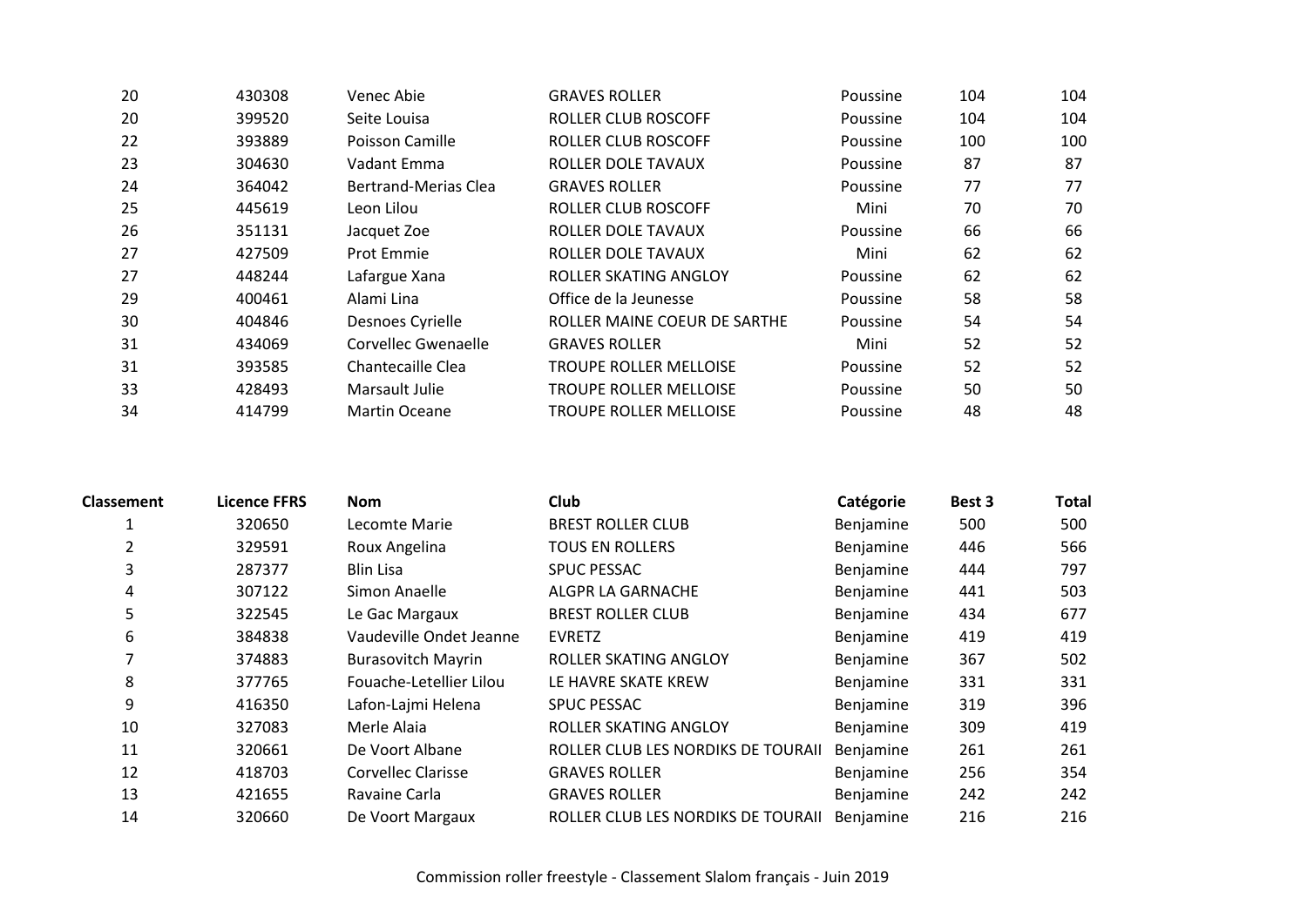| 15 | 328112 | Canterranne Louna      | ROLLER CLUB LES NORDIKS DE TOURAII | Benjamine | 202 | 202 |
|----|--------|------------------------|------------------------------------|-----------|-----|-----|
| 15 | 345024 | Malaurie Hannah        | PATIN CLUB PLABENNECOIS            | Benjamine | 202 | 202 |
| 17 | 392828 | Petitgas Lou-Anne      | <b>TOUS EN ROLLERS</b>             | Benjamine | 201 | 201 |
| 18 | 367776 | Delhomme Lou-Anne      | <b>GRAVES ROLLER</b>               | Benjamine | 198 | 248 |
| 19 | 280659 | Le Duc Laure           | ROLLER CLUB ROSCOFF                | Benjamine | 186 | 186 |
| 20 | 358443 | Jimenez Olga           | ROLLER CLUB LES NORDIKS DE TOURAII | Benjamine | 162 | 162 |
| 21 | 391829 | Kovacs Boglarka        | SPORT URBAIN NAZAIRIEN RIDE        | Benjamine | 104 | 104 |
| 22 | 410399 | Viogne Lucie           | SPORT URBAIN NAZAIRIEN RIDE        | Benjamine | 96  | 96  |
| 23 | 426017 | Wisznewski Alicia      | <b>DRAGON RIDERS</b>               | Benjamine | 92  | 92  |
| 24 | 407697 | Aupy Emma              | SPORT URBAIN NAZAIRIEN RIDE        | Benjamine | 88  | 88  |
| 25 | 404474 | Le Goff Nolwenn        | PATIN CLUB PLABENNECOIS            | Benjamine | 66  | 66  |
| 26 | 336843 | Morel Lyla             | PATIN CLUB PLABENNECOIS            | Benjamine | 62  | 62  |
| 26 | 419811 | Masson Alycia          | <b>USC ACROLLER</b>                | Benjamine | 62  | 62  |
| 28 | 361849 | Lainser Fanny          | <b>USC ACROLLER</b>                | Benjamine | 58  | 58  |
| 28 | 334399 | Corroyer Melina        | Office de la Jeunesse              | Benjamine | 58  | 58  |
| 30 | 387449 | <b>Granier Lucile</b>  | ROLLER CLUB TOULOUSAIN             | Benjamine | 54  | 54  |
| 30 | 329277 | <b>Assailly Eryne</b>  | TROUPE ROLLER MELLOISE             | Benjamine | 54  | 54  |
| 30 | 341469 | Pauchet Flavie         | LUNEL ROLLER ET PATINAGE ARTISTIQU | Benjamine | 54  | 54  |
| 33 | 390977 | <b>Murat Romane</b>    | ROLLER CLUB TOULOUSAIN             | Benjamine | 52  | 52  |
| 33 | 390815 | Rouleau Emmy           | <b>TROUPE ROLLER MELLOISE</b>      | Benjamine | 52  | 52  |
| 35 | 376889 | Aime Lola              | TROUPE ROLLER MELLOISE             | Benjamine | 50  | 50  |
| 36 | 429683 | <b>Portier Camille</b> | ROLLER MAINE COEUR DE SARTHE       | Benjamine | 48  | 48  |

| <b>Classement</b> | <b>Licence FFRS</b> | <b>Nom</b>           | <b>Club</b>                    | Catégorie | Best 3 | <b>Total</b> |
|-------------------|---------------------|----------------------|--------------------------------|-----------|--------|--------------|
|                   | 347139              | Landrin Zoe          | SPORT URBAIN NAZAIRIEN RIDE    | Minime    | 500    | 500          |
|                   | 341221              | Darrigrand Lea       | ROLLER BUG                     | Minime    | 440    | 1031         |
|                   | 241368              | Rivoalen Klervi      | <b>PATIN CLUB PLABENNECOIS</b> | Minime    | 401    | 467          |
| 4                 | 311564              | Langevin Isaline     | SPORT URBAIN NAZAIRIEN RIDE    | Minime    | 393    | 540          |
|                   | 378873              | Bernela Julie        | ROLLER CLUB DE PORNICHET       | Minime    | 318    | 422          |
| 6                 | 263603              | Simon Touroumire Eva | ROLLER BUG                     | Minime    | 297    | 413          |
|                   | 299040              | Ropars Annaig        | PATIN CLUB PLABENNECOIS        | Minime    | 297    | 297          |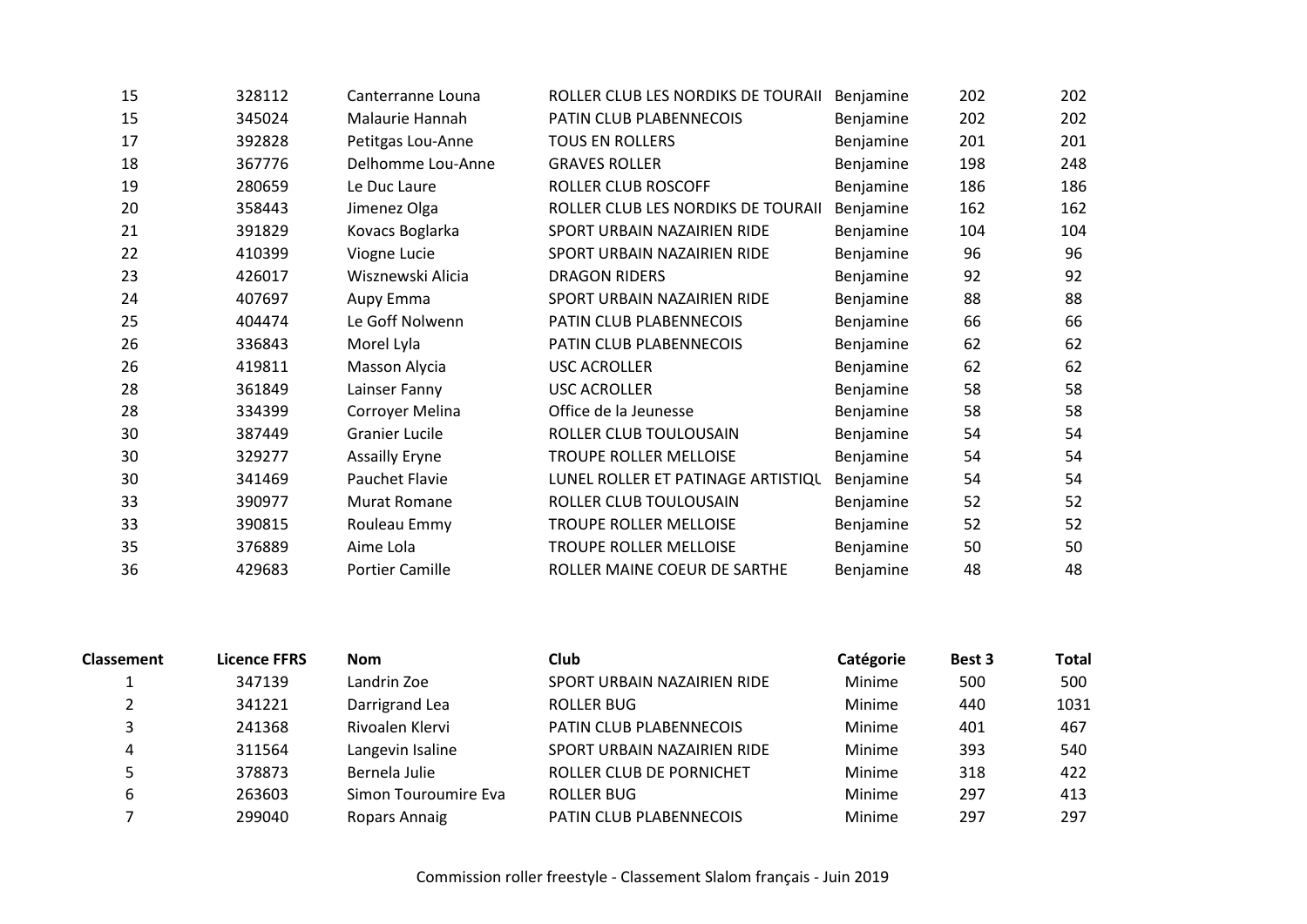| 8  | 347677 | Quillevere Celia           | <b>ROLLER CLUB ROSCOFF</b>         | Minime | 246 | 246 |
|----|--------|----------------------------|------------------------------------|--------|-----|-----|
| 9  | 266498 | Arzur Chimene              | ROLLER CLUB ROSCOFF                | Minime | 232 | 232 |
| 10 | 352812 | Panel Jeanne               | ALLIANCE GLISSE DE FRANCHE COMTE   | Minime | 174 | 174 |
| 10 | 252270 | <b>Amiand Sephora</b>      | <b>DRAGON RIDERS</b>               | Minime | 174 | 174 |
| 10 | 281764 | Jeandel Maeve              | ROLLER MAINE COEUR DE SARTHE       | Minime | 174 | 174 |
| 10 | 310776 | <b>Bescond Lou</b>         | LES SAUTERELLES                    | Minime | 174 | 174 |
| 14 | 242773 | Appriou Floriane           | PATIN CLUB PLABENNECOIS            | Minime | 166 | 166 |
| 15 | 333058 | <b>Bordet-Vicente Mary</b> | <b>TOUS EN ROLLERS</b>             | Minime | 160 | 160 |
| 16 | 354021 | Sarkissian Eva             | ROLLER CLUB ROSCOFF                | Minime | 148 | 148 |
| 17 | 326420 | Vincent Ambre              | LUNEL ROLLER ET PATINAGE ARTISTIQU | Minime | 147 | 147 |
| 18 | 334423 | Mazouz Kalyssa             | LE HAVRE SKATE KREW                | Minime | 142 | 142 |
| 19 | 399621 | Amiotte-Suchet Jeanne      | ROLLER DOLE TAVAUX                 | Minime | 136 | 136 |
| 20 | 280770 | <b>Briot Noelie</b>        | <b>USC ACROLLER</b>                | Minime | 132 | 132 |
| 21 | 352418 | Hauchecorne Coline         | LE HAVRE SKATE KREW                | Minime | 124 | 124 |
| 22 | 317086 | <b>Barbier Jeanne</b>      | ALLIANCE GLISSE DE FRANCHE COMTE   | Minime | 114 | 114 |
| 23 | 325978 | Soubigou Loann             | <b>DRAGON RIDERS</b>               | Minime | 108 | 108 |
| 24 | 401083 | <b>Maurice Elise</b>       | SPORT URBAIN NAZAIRIEN RIDE        | Minime | 104 | 104 |
| 25 | 311476 | <b>Hoorelbeck Charline</b> | ROLLER CLUB DE PORNICHET           | Minime | 100 | 100 |
| 26 | 311477 | <b>Hoorelbeck Roxane</b>   | ROLLER CLUB DE PORNICHET           | Minime | 96  | 96  |
| 27 | 410309 | Zilli Anais                | <b>TOUS EN ROLLERS</b>             | Minime | 94  | 94  |
| 28 | 322112 | <b>Favrel Cleo</b>         | ROLLER DOLE TAVAUX                 | Minime | 87  | 87  |
| 29 | 429020 | Domenge Marie              | <b>ROLLER BUG</b>                  | Minime | 72  | 72  |
| 30 | 343707 | Lefebvre Chloe             | <b>USC ACROLLER</b>                | Minime | 58  | 58  |
| 31 | 336842 | Morel Helea                | PATIN CLUB PLABENNECOIS            | Minime | 54  | 54  |
| 32 | 226956 | Pouliquen Ines             | PATIN CLUB PLABENNECOIS            | Minime | 52  | 52  |
| 32 | 424528 | <b>Legrand Amandine</b>    | ROLLER DOLE TAVAUX                 | Minime | 52  | 52  |
| 34 | 372691 | Hameau Mailys              | PATIN CLUB PLABENNECOIS            | Minime | 50  | 50  |
| 35 | 372688 | Le Hir Oceane              | PATIN CLUB PLABENNECOIS            | Minime | 48  | 48  |
| 35 | 351263 | Dupe Laure                 | <b>TOUS EN ROLLERS</b>             | Minime | 48  | 48  |
| 37 | 352730 | Coz Tifany                 | PATIN CLUB PLABENNECOIS            | Minime | 46  | 46  |
| 37 | 242733 | Appriou Floriane           | PATIN CLUB PLABENNECOIS            | Minime | 46  | 46  |
| 39 | 370928 | Laurin Leonie              | ROLLER CLUB DE PORNICHET           | Minime | 37  | 37  |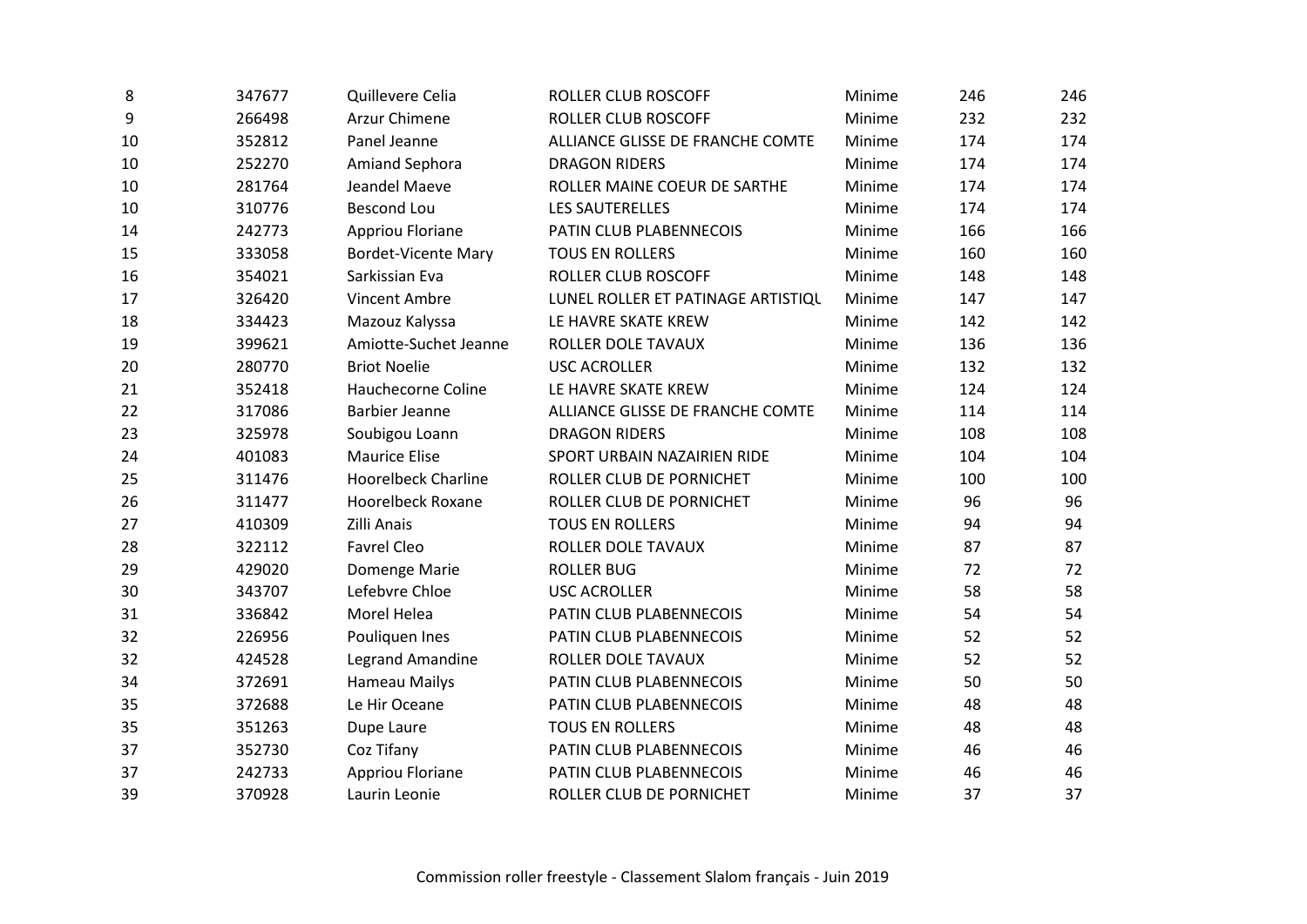| <b>Classement</b> | <b>Licence FFRS</b> | <b>Nom</b>                | Club                             | Catégorie | Best 3 | <b>Total</b> |
|-------------------|---------------------|---------------------------|----------------------------------|-----------|--------|--------------|
| 1                 | 208741              | <b>Bouquet Alix</b>       | <b>MERIGNAC ROLLER SPORTS</b>    | Junior    | 600    | 1028         |
| $\overline{2}$    | 203181              | Moreno Laurine            | <b>SPUC PESSAC</b>               | Senior    | 548    | 848          |
| 3                 | 269764              | Castanheira Aude          | SKATE MACHIN ARSACAISE           | Cadet     | 468    | 1137         |
| 4                 | 299891              | Hernandez Laurine         | <b>BREST ROLLER CLUB</b>         | Cadet     | 454    | 641          |
| 5                 | 98612               | Autin Bettina             | LES SAUTERELLES                  | Senior    | 418    | 749          |
| 6                 | 271872              | Lopes Christina           | SKATE MACHIN ARSACAISE           | Cadet     | 380    | 752          |
| 7                 | 181528              | Loutrein Oceane           | <b>ROLLER BUG</b>                | Senior    | 364    | 615          |
| 8                 | 264730              | <b>Bersoult Julie</b>     | LES SAUTERELLES                  | Junior    | 339    | 339          |
| 9                 | 280662              | Gourvenec Naomi           | <b>ROLLER CLUB ROSCOFF</b>       | Cadet     | 322    | 376          |
| 10                | 209584              | Cardinal Julia            | ROLLER CLUB ROSCOFF              | Cadet     | 321    | 321          |
| 11                | 361501              | Labat Celya               | <b>ROLLER BUG</b>                | Cadet     | 315    | 601          |
| 12                | 300874              | Sochay Melyssandre        | <b>SPUC PESSAC</b>               | Cadet     | 312    | 554          |
| 13                | 178218              | Zanette Laura             | <b>USC ACROLLER</b>              | Junior    | 308    | 395          |
| 14                | 285108              | Brousseau Sarah           | <b>TOUS EN ROLLERS</b>           | Cadet     | 292    | 402          |
| 15                | 292454              | Perrot Lucie              | ALLIANCE GLISSE DE FRANCHE COMTE | Cadet     | 287    | 419          |
| 16                | 302836              | <b>Bellavoir Alexiane</b> | ROLLER CLUB DE PORNICHET         | Senior    | 275    | 375          |
| 17                | 275772              | <b>Ruet Camille</b>       | <b>ROLLER BUG</b>                | Cadet     | 257    | 421          |
| 18                | 196500              | Granjon Zoe               | <b>SAM ROLLER SPORTS</b>         | Senior    | 251    | 251          |
| 19                | 333238              | Lassaux Justine           | SKATE MACHIN ARSACAISE           | Cadet     | 248    | 446          |
| 20                | 226965              | Le Guennic Rozenn         | PATIN CLUB PLABENNECOIS          | Cadet     | 248    | 248          |
| 21                | 307060              | <b>Baty Elea</b>          | <b>TOUS EN ROLLERS</b>           | Cadet     | 242    | 242          |
| 22                | 355956              | Sauget Maxence            | SKATE MACHIN ARSACAISE           | Cadet     | 240    | 418          |
| 23                | 285272              | Grossin Lisa              | <b>TOUS EN ROLLERS</b>           | Junior    | 232    | 276          |
| 24                | 210361              | Rocher Mathilde           | ROLLER CLUB DE PORNICHET         | Junior    | 230    | 308          |
| 25                | 260167              | Leterrier Oceane          | PATIN CLUB PLABENNECOIS          | Senior    | 212    | 212          |
| 26                | 240974              | <b>Tournier Marion</b>    | ALLIANCE GLISSE DE FRANCHE COMTE | Senior    | 209    | 267          |
| 27                | 170401              | Inbaraj Gabrielle         | <b>USC ACROLLER</b>              | Senior    | 200    | 200          |
| 28                | 292572              | Berrekama Assia           | <b>BREST ROLLER CLUB</b>         | Cadet     | 194    | 194          |
| 29                | 352450              | <b>Trains Emilie</b>      | LE HAVRE SKATE KREW              | Cadet     | 186    | 186          |
| 30                | 242460              | Dupouy Jeanne             | <b>GRAVES ROLLER</b>             | Cadet     | 180    | 224          |